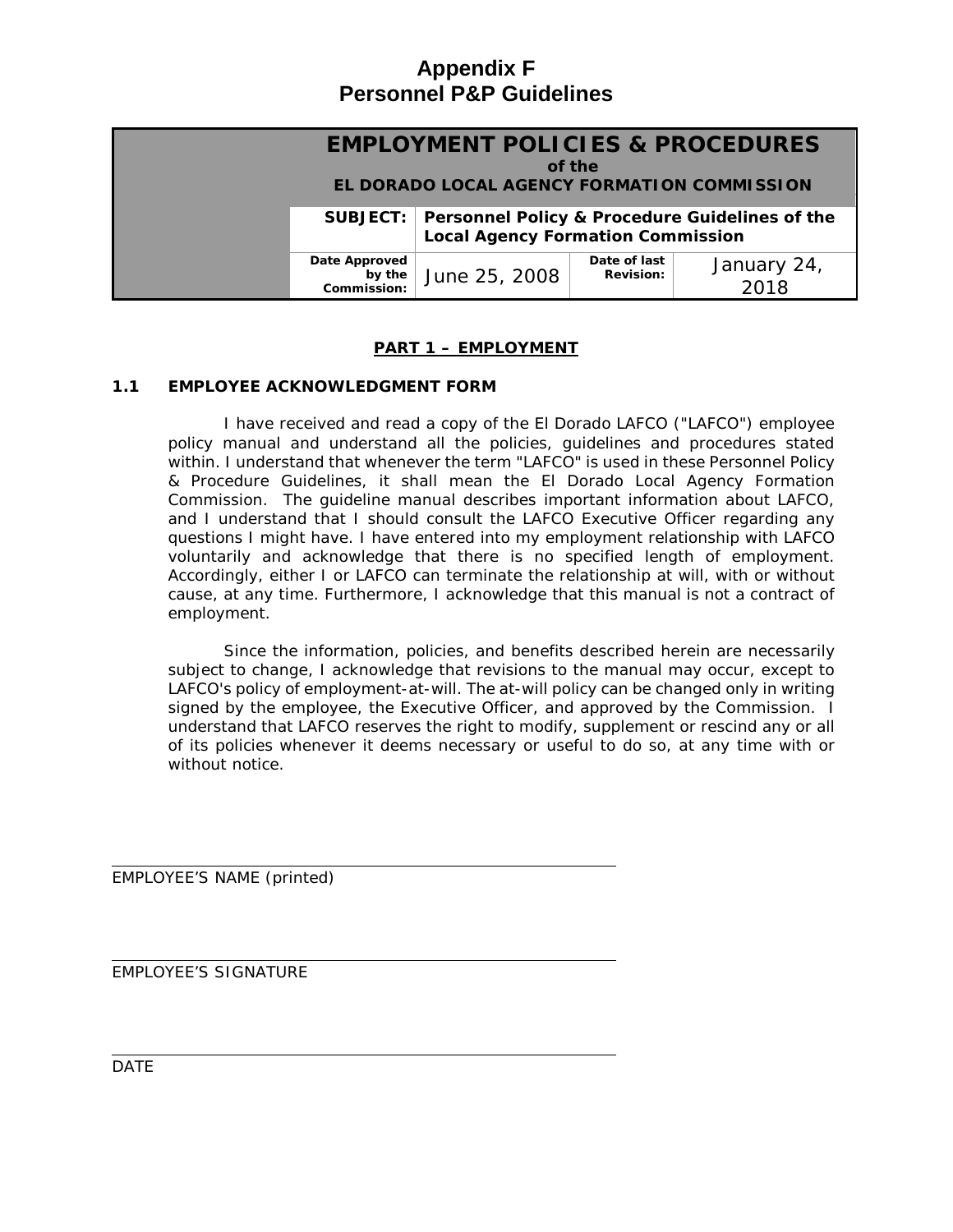#### **EL DORADO LAFCO PERSONNEL POLICY & PROCEDURE GUIDELINES** *Page 2 of 34*

### **1.2 PREAMBLE**

A. Whenever the term "LAFCO" is used in these P&P Guidelines, it shall mean "El Dorado LAFCO"

# **1.3 AT-WILL EMPLOYMENT**

A. Overview

The intent of this policy is to establish the At-Will-Employment Policy of LAFCO.

B. Policy

The employment relationship between LAFCO and its employees is for an unspecified term and may be terminated by the employee, the LAFCO Executive Officer or the Commissioners who serve on LAFCO ("Commission") at any time, with or without cause or advanced notice. Also, LAFCO reserves the right to transfer, demote, suspend and administer discipline with or without cause or advance notice.

None of the policies, procedures or contents of this manual is intended to create any contractual obligations which in any way conflict with LAFCO's policy of At-Will-Employment. The at-will relationship can only be modified by a written agreement signed by the employee and the LAFCO Executive Officer and approved by the Commission.

### **1.4 EQUAL EMPLOYMENT OPPORTUNITY POLICY**

A. Overview

The intent of this policy is to establish the Equal Employment Opportunity Policy of LAFCO.

B. Policy

LAFCO is strongly committed to providing equal opportunity to all employees and applicants for employment. LAFCO does not discriminate on the basis of race, color, religion, national origin, ancestry, creed, citizenship, sex, gender, gender identity, gender expression, age, medical condition, sexual orientation, marital status, pregnancy or related medical conditions, physical or mental disability, genetic characteristics, military or veteran status, or any other characteristic protected by applicable federal or state law, or on the basis of any perception that an applicant or employee has any of these characteristics or on the basis that an applicant or employee is associated with someone who has or is perceived to have these characteristics. LAFCO strictly prohibits the harassment of any individual on any basis listed above (see the Policy Against Harassment for further clarification).

This policy applies to all employment practices, including recruitment, advertising, job application procedures, hiring, firing, advancement, compensation, training, benefits, transfers, social and recreational programs, and any other terms, conditions and privileges of employment.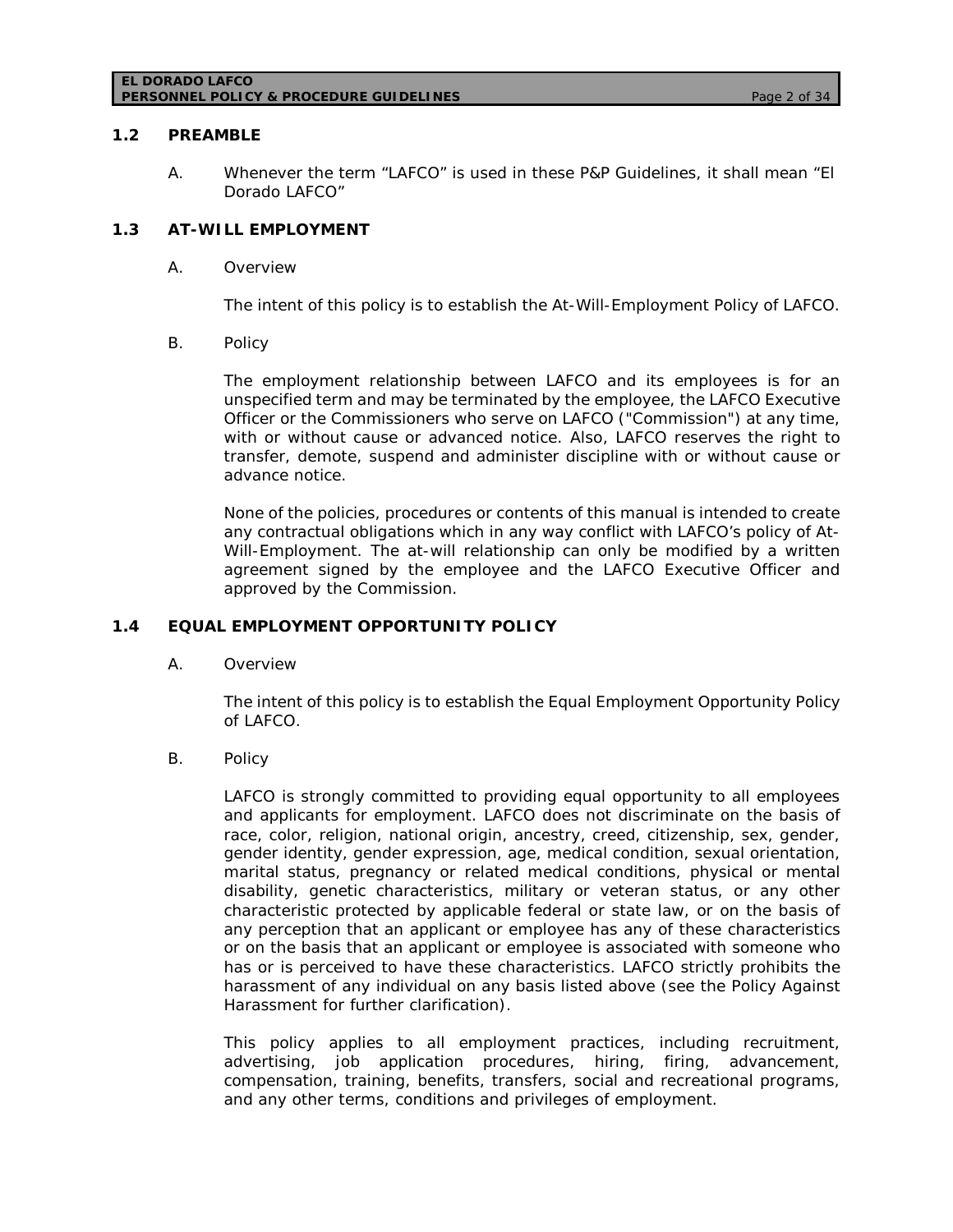An employee who believes that he or she has been subjected to any form of unlawful discrimination should make a complaint, preferably written, to the Executive Officer. Complaints should be specific and should include the names of individuals involved and the names of any witnesses. LAFCO will immediately undertake an effective, thorough and objective investigation and attempt to resolve the situation. If LAFCO determines that unlawful discrimination has occurred, effective remedial action will be taken to deter any future discrimination.

Employees will not be retaliated against for bringing a complaint in good faith under the Equal Employment Opportunity Commitment Policy or the Policy Against Harassment, or for honestly assisting in investigating such a complaint, even if the investigation produces insufficient evidence that there has been a violation, or if the charges cannot be proven. However, disciplinary action may be taken if false or frivolous accusations are made in bad faith.

# **1.5 DISABILITY ACCOMMODATION**

A. Overview

The intent of this policy is to establish the Disability Accommodation Policy of LAFCO.

B. Policy

LAFCO is committed to complying fully with state and federal disability discrimination laws. As previously stated, no program or activity administered by the employer shall exclude from participation, deny benefits to or subject to discrimination any individual based on an employee's actual or perceived disability or based on an employee's association with someone who has an actual or perceived disability.

LAFCO is further committed to providing reasonable accommodation to the known physical or mental limitations of an otherwise qualified applicant or employee, unless doing so would result in an undue hardship. If you believe you are a qualified individual with a disability and that you need a reasonable accommodation in order to perform the essential functions of your job, please notify the Executive Officer. You may be required to provide medical certification regarding your disability and need for accommodation. All medical information is kept in a confidential, medical information file and shared only on a need-to-know basis. The accommodation process is interactive and allows the applicant or employee to identify possible accommodations. However, LAFCO will make the final decision as to what, if any, reasonable accommodation to provide.

### **1.6 POLICY AGAINST HARASSMENT**

A. Overview

The intent of this policy is to establish the Policy Against Harassment for LAFCO and to provide a complaint resolution procedure.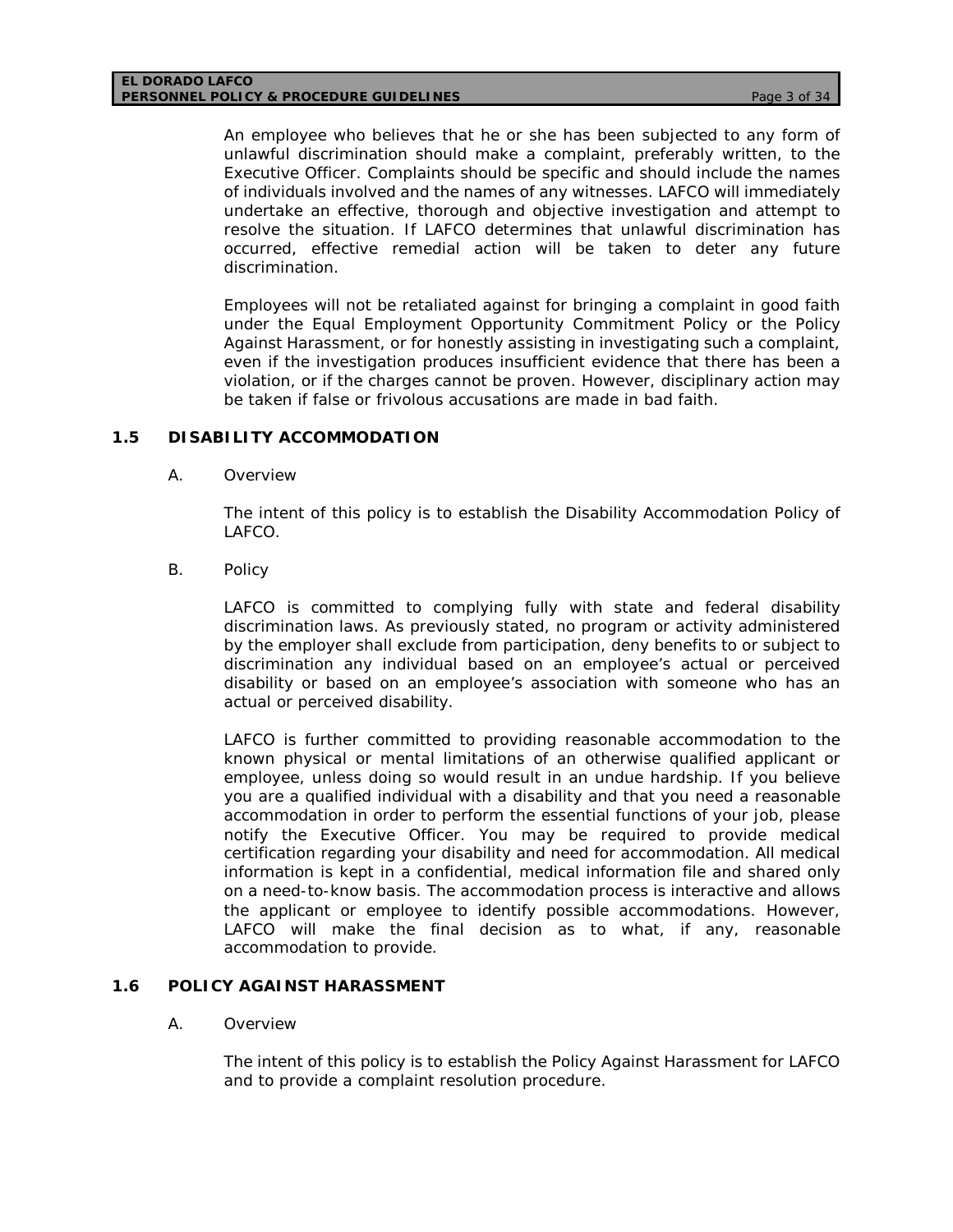#### **EL DORADO LAFCO PERSONNEL POLICY & PROCEDURE GUIDELINES** *Page 4 of 34*

### B. Policy

LAFCO prohibits and will not tolerate harassment of employees, applicants, or persons providing services pursuant to a contract based on factors such as race, color, religion, national origin, ancestry, creed, citizenship, sex, gender, gender identity, gender expression, age, medical condition, genetic information, sexual orientation, marital status, pregnancy or related medical conditions, physical and mental disabilities, genetic characteristics, military or veteran status, or any other characteristic protected by applicable federal or state law. , This includes persons perceived to have any of these characteristics or associating with someone who has or is perceived to have any of these characteristics. LAFCO will also take all reasonable steps to prevent harassment based on protected status by third parties, such as customers, clients and suppliers. All such harassment is prohibited by LAFCO and is against the law.

C. Definition

Harassment is unwelcome and inappropriate conduct directed at an employee, based upon one of the characteristics protected under the federal and state anti-discrimination laws, that substantially prevents an employee from performing his or her duties, serves to threaten or intimidate an employee, and/or produce a hostile work environment.

Prohibited unlawful harassment includes, but is not limited to, the following behavior:

- 1. Verbal conduct such as epithets, derogatory jokes or comments, slurs or unwanted sexual advances, invitations or comments;
- 2. Visual conduct such as derogatory and/or sexually-oriented posters, photography, cartoons, drawing or gestures;
- 3. Physical conduct such as assault, unwanted touching, blocking normal movement or interfering with work because of sex, race, or any other protected basis;
- 4. Threats, demands to submit to sexual requests as a condition of continued employment, or to avoid some other loss, and offers of employment benefits in return for sexual favors.
- D. Reporting and Complaint Procedure

An employee who believes that he or she has been subjected to any form of unlawful harassment should promptly make a complaint, preferably written, to the Executive Officer, or if it involves the Executive Officer, to the Chair of the Commission. Complaints should be specific and should include the names of individuals involved and the names of any witnesses. The Executive Officer, or, in the event the complaint is alleged against the Executive Officer, the LAFCO Chair and Vice-Chair shall immediately cause a thorough and objective investigation to be conducted. If LAFCO determines that unlawful harassment has occurred, effective remedial action will be taken commensurate with the severity of the offense, up to and including termination. Appropriate action will also be taken to deter any future unlawful harassment, discrimination or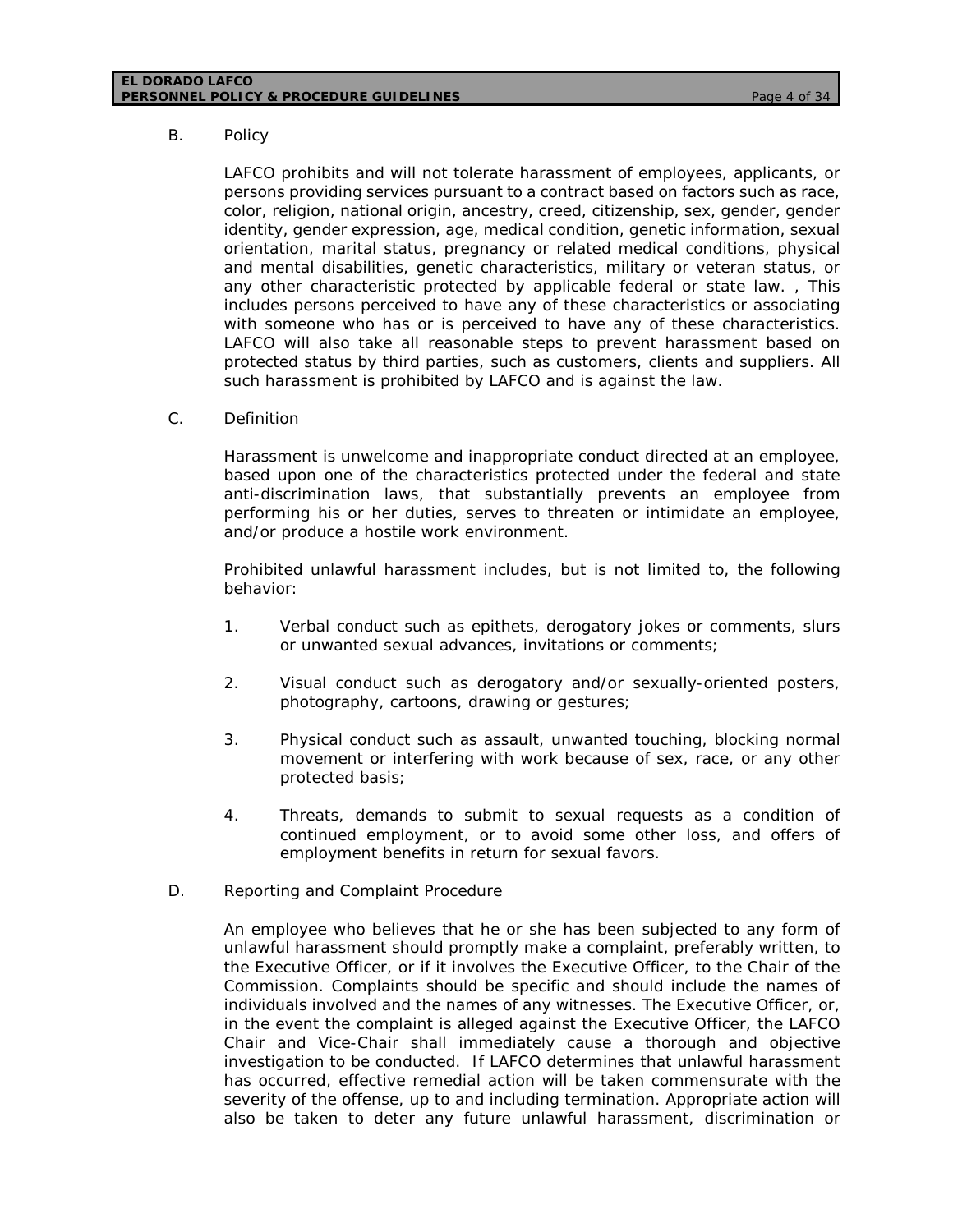#### **EL DORADO LAFCO PERSONNEL POLICY & PROCEDURE GUIDELINES** *Page 5 of 34*

retaliation. Upon completion of the investigation, the results (consisting of "merit" or "no merit") shall be given to the complainant.

# E. Retaliation

Employees will not be retaliated against for bringing a complaint in good faith under the Equal Employment Opportunity Policy or the Policy Against Harassment, or for honestly assisting in investigating such a complaint, even if the investigation produces insufficient evidence that there has been a violation, or if the charges cannot be proven. However, disciplinary action may be taken if false or frivolous accusations are made in bad faith.

An employee who believes that he or she has been retaliated against should promptly make a complaint, preferably written, to the Executive Officer, or if it involves the Executive Officer, to the Chair of the Commission. Complaints should be specific and should include the names of individuals involved and the names of any witnesses. LAFCO will immediately undertake an effective, thorough and objective investigation and attempt to resolve the situation. If LAFCO determines that unlawful retaliation has occurred, effective remedial action will be taken to deter any future retaliation.

# **1.7 PERFORMANCE MANAGEMENT**

### A. Overview

The intent of the performance review process is to maximize organizational productivity and individual potential within a position and within LAFCO.

B. Policy

A review and discussion of each employee's performance is conducted to enable the employee and the Executive Officer to discuss the employee's performance relative to his/her goals and objectives in addition to those of LAFCO. The discussion of job performance and goals on an informal, day-to-day basis is strongly encouraged. Additional formal performance evaluations are conducted at the discretion of the Executive Officer. After receiving their review, an employee will be required to sign the evaluation report acknowledging that it has been presented and discussed between the employee and the Executive Officer.

The performance of all employees is generally evaluated according to a oneyear cycle, on or around the employee's anniversary date. However, the frequency of performance evaluations may vary depending upon length of service, job position, past performance, changes in job duties or recurring performance problems. No merit increase shall be given absent a satisfactory performance evaluation.

Merit-based pay adjustments are awarded by LAFCO in an effort to recognize truly superior employee performance. Positive performance evaluations do not always guarantee increases in salary or promotions. Salary increases and promotions are solely within the discretion of LAFCO and depend on many factors in addition to performance. Positive performance evaluations will be tied to the accomplishment of specific established employee goals. The Executive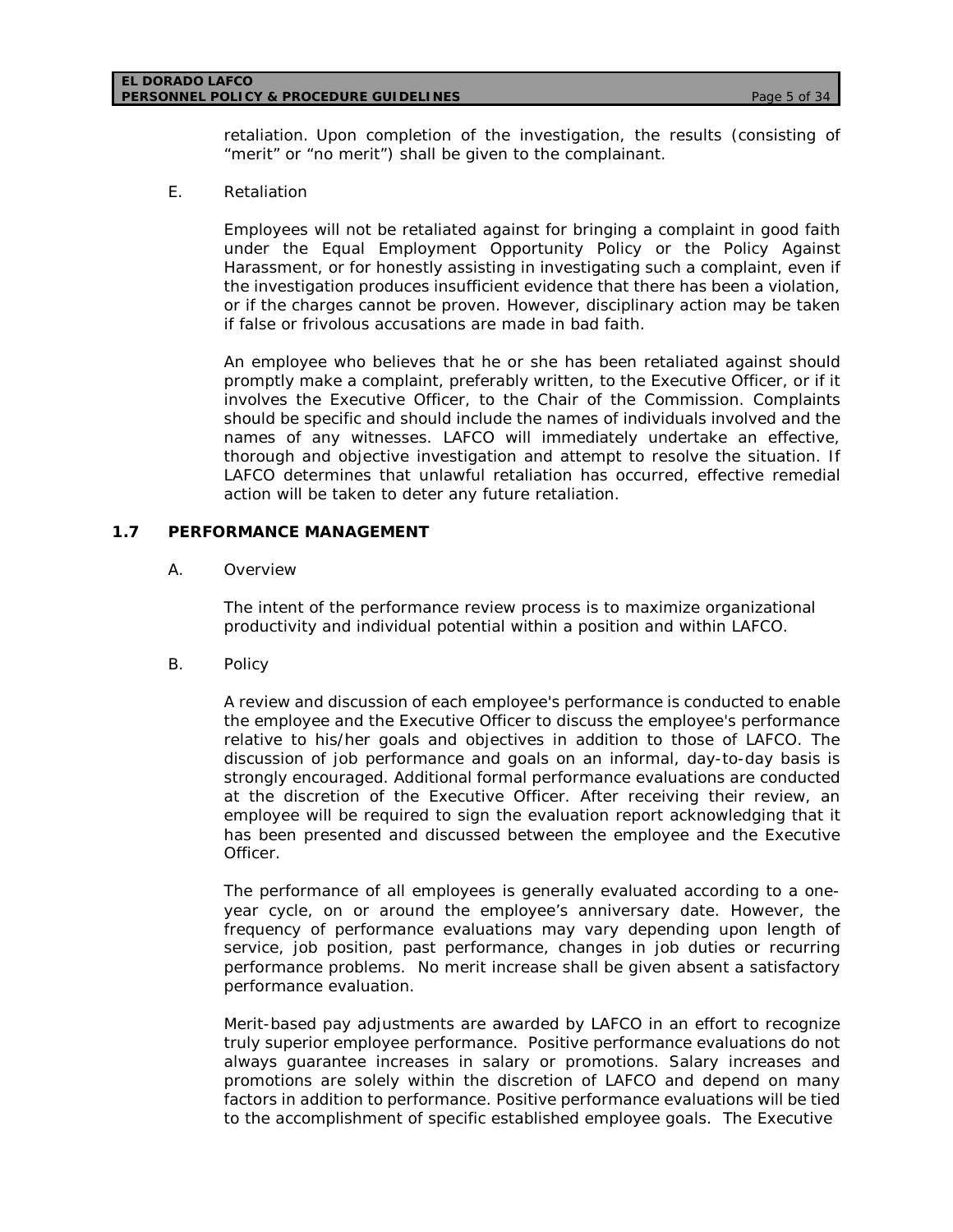#### **EL DORADO LAFCO PERSONNEL POLICY & PROCEDURE GUIDELINES** *Page 6 of 34*

Officer has the discretion to adjust any step increase based on the employee's performance (e.g. issue a half-step increase instead of a full step increase); however, no full step increase may occur within 12 months from the last raise.

LAFCO's provision of performance evaluations and merit step increases do not alter the at-will employment relationship.

# **1.8 PERSONNEL RECORDS**

A. Overview

The intent of this policy is to clarify the guidelines for treatment of employee personnel records and information.

B. Policy – General Employees

Employees have the right to inspect certain documents in their personnel file, as provided by law, in the presence of a LAFCO representative at a mutually convenient time. Employees may add a written response to any disputed item in their file.

Any request for information from the file must be made to the Executive Officer or specific designee. Only the Executive Officer or specific designee is authorized to release confidential information regarding current or former employees. Disclosure of confidential personnel information to outside sources will be limited to the extent allowed by law. However, LAFCO will cooperate with requests from authorized law enforcement or local, state or federal agencies conducting official investigations, with validly issued subpoenas and as otherwise required by law or legal proceeding to be released.

# **1.9 RESIGNATION AND TERMINATION**

A. Overview

The intent of this policy is to explain the types of termination and LAFCO's procedures for processing terminations.

B. Policy

Termination of employment is an inevitable part of personnel activity within any organization, and many of the reasons for termination are routine. Below are examples of some of the most common circumstances under which employment is terminated.

C. Voluntary Resignation

An employee who voluntarily resigns his/her employment is asked to prepare a written letter of resignation informing LAFCO of the intended resignation date. Although not required, employees who voluntarily resign are asked as a courtesy to give LAFCO at least two weeks' notice prior to the resignation date in order to provide time to search for an adequate replacement if necessary and to ensure a smooth transition for your departure from LAFCO.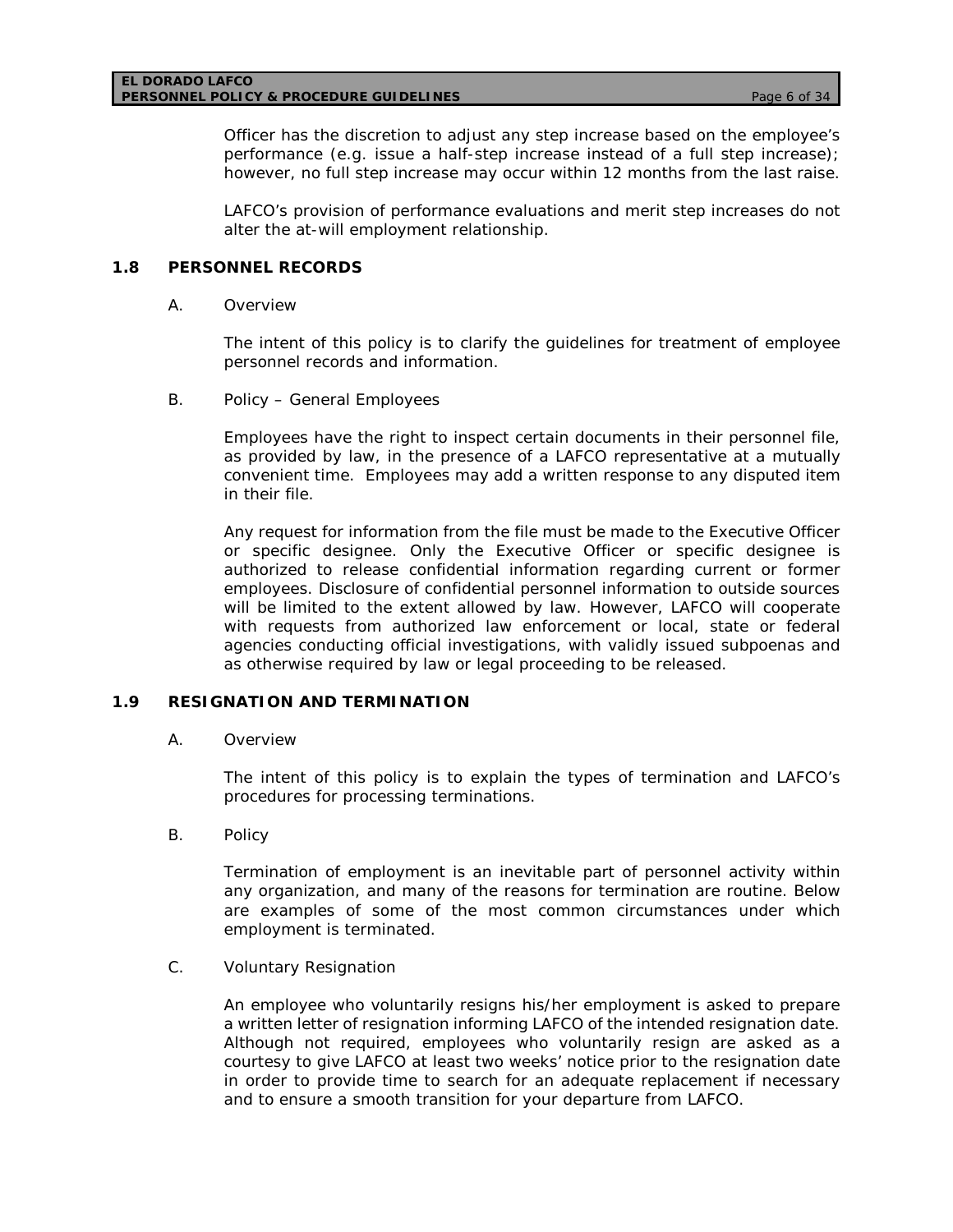#### **EL DORADO LAFCO PERSONNEL POLICY & PROCEDURE GUIDELINES** *Page 7 of 34*

An employee is also considered to have voluntarily terminated employment by failing to report to work for three (3) consecutive scheduled workdays without notice, or without prior approval by the Executive Officer.

D. Discharge

See Section 5.1.A

E. Exit Interview

LAFCO may schedule exit interviews at the time of employment termination. The exit interview will provide an opportunity to discuss such issues as employee benefits, conversion privileges, repayment of outstanding debts to LAFCO, or return of property owned by LAFCO. Suggestions, complaints and questions are encouraged. Employees will receive their final pay in accordance with applicable law.

F. At-Will Employee

Because employment with LAFCO is based on mutual consent, both the employee and LAFCO have the right to terminate employment at will, with or without cause, at any time. Nothing in this termination policy changes the At-Will Employment policy of LAFCO.

G. Benefits

Employee benefits will be affected by employment termination in the following manner. All accrued, vested benefits that are due and payable upon termination will be paid in accordance with applicable law. Some benefits may be continued at the employee's expense if the employee so chooses. The employee will be notified in writing of the benefits that may be continued, and of the terms, conditions and limitations of such continuance.

# **1.10 OUTSIDE EMPLOYMENT**

No employee shall engage in any occupation or outside activity which is incompatible with LAFCO employment. Any employee who proposes to engage in an occupation or outside employment for compensation shall inform the Executive Officer in advance of the nature of such employment. The Executive Officer, after making a determination whether or not such employment is in conflict with LAFCO employment, will notify the employee of such determination.

### **PART 2 – SALARY AND WAGE ADMINISTRATION**

# **2.1 EMPLOYMENT CATEGORIES**

A. Overview

The intent of this policy is to define employment classifications so that employees understand their employment status and benefit eligibility.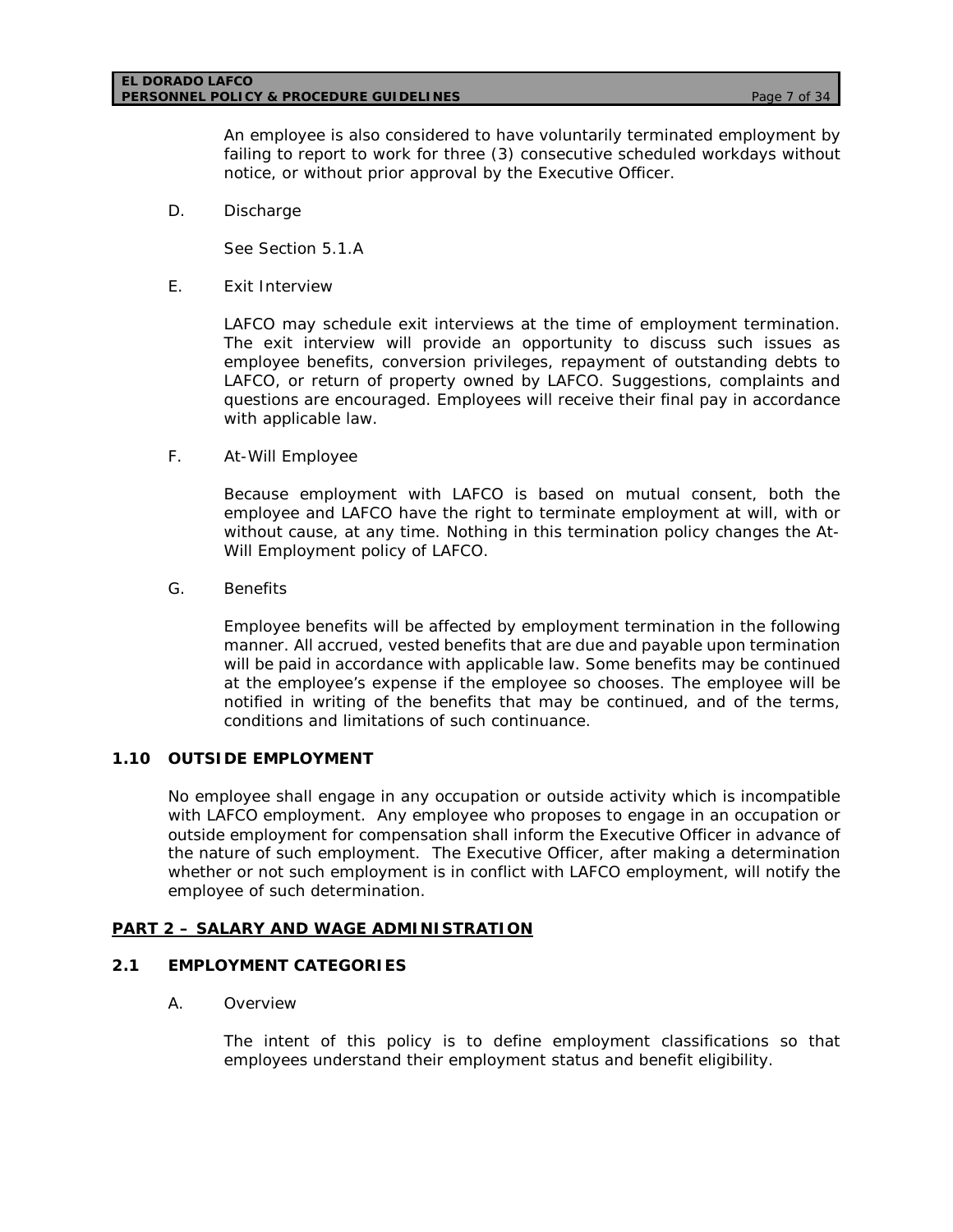#### **EL DORADO LAFCO PERSONNEL POLICY & PROCEDURE GUIDELINES** *Page 8 of 34*

B. Policy

These classifications do not guarantee employment for any specified period of time. Accordingly, the right to terminate the employment relationship at will at any time is retained by both the employee and LAFCO.

C. Exempt/Nonexempt

Each employee is designated as either Non-Exempt or Exempt from specific federal and state wage and hour laws, such as overtime compensation. An employee's Exempt or Non-Exempt classification may be changed only upon written notification by the Executive Officer.

D. Employment Categories

In addition to the above categories, each employee will belong to one other employment category:

- 1. Regular Full-Time Employees who are not in a temporary status and who are regularly scheduled to work LAFCO's full-time schedule. Generally, they are eligible for LAFCO's benefit package, subject to the terms, conditions, and limitations of each benefit program. Employees must work at a minimum of 32 hours to be considered "regular fulltime." Sick hours, vacation hours, and retirement credits are accrued on a pro-rated basis if an employee works a schedule of less than 40 hours.
- 2. Part-Time Employees who are not assigned to a temporary status and who are regularly scheduled to work less than 32 hours per week. While they do receive all legally mandated benefits (such as workers' compensation insurance), they may be ineligible for some of LAFCO's other benefit programs. Part-time employees are eligible to accrue sick hours, vacation hours, and retirement credits on a pro-rated basis based upon the number of hours worked.
- 3. Temporary Employees who are hired as interim replacements, to temporarily supplement the work force, or to assist in the completion of a specific project. Employment assignments in this category are of a limited duration. Employment beyond any initially stated period does not in any way imply a change in employment status. Temporary employees retain that status unless and until notified of a change in writing signed by the Executive Officer or designee. Temporary employees are ineligible for LAFCO's benefit programs, unless otherwise required by law.

### **2.2 PAY POLICIES**

### A. Overview

The intent of this policy is to explain and clarify wage administration, work hours and time-keeping.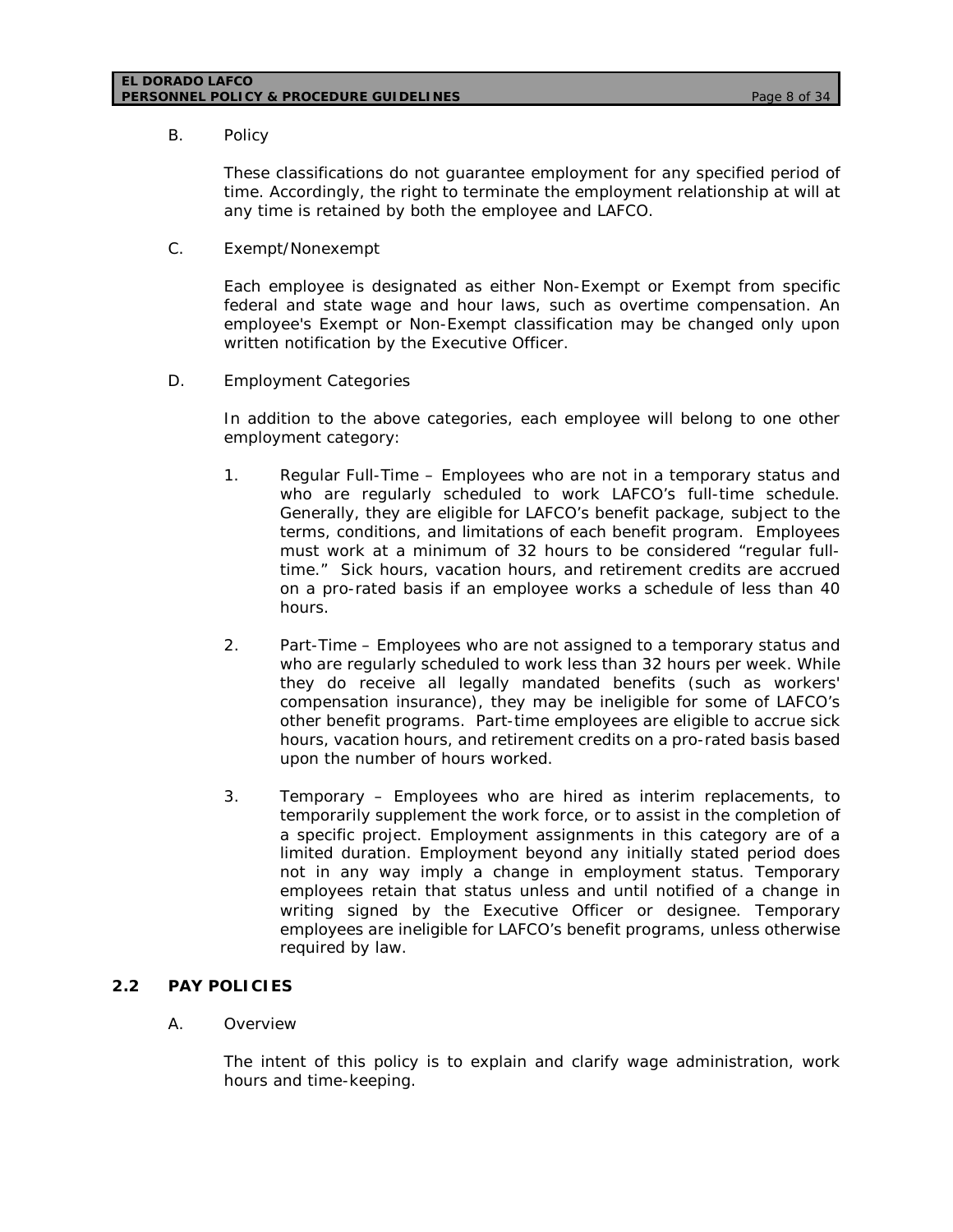### B. Payment of Wages

All employees are paid biweekly (every two weeks). There are 26 pay periods each year with paydays being every other Friday. In the event that the normal payday falls on a LAFCO holiday, the pay date will be the first business day immediately prior to the normal pay date.

C. Pay Advances

LAFCO does not give advances against wages.

D. Corrections to Payroll

Errors arising from the payroll processing should immediately be brought to the attention of the Executive Officer, who will work with the payroll contact and the employee to correct any said error. Payment due to a correction will be processed in accordance with applicable federal and state laws.

E. Overtime Pay

When LAFCO's needs cannot be met during regular working hours, employees may be required to work overtime. All overtime work for Non-Exempt Employees must receive prior authorization of the Executive Officer. The Executive Officer has the discretion to adjust work schedules to avoid overtime pay if necessary. Overtime compensation is paid to all Non-Exempt employees in accordance with applicable wage and hour laws, based on actual hours worked over forty (40) hours per week. Overtime compensation will not be paid to Exempt Employees.

F. Work Hours

Staffing needs and operational demands may necessitate variations in starting and ending times, as well as variations in the total hours that may be scheduled each day and week, at the discretion of the Executive Officer.

G. Time-Keeping

Accurately recording time worked is the responsibility of every LAFCO employee. Federal and state laws require LAFCO to keep an accurate record of time worked in order to calculate Non-Exempt employee pay and benefits. Time worked is all the time actually spent on the job performing assigned duties.

Altering, falsifying, tampering with time records, or recording time on another employee's time record may result in disciplinary action, up to and including termination of employment.

It is the employee's responsibility to sign their time records to certify the accuracy of time recorded. The Executive Officer will review and then sign the time record before submitting it for payroll processing.

Exempt employees are expected to also keep track of their hours on a timesheet to be provided by LAFCO.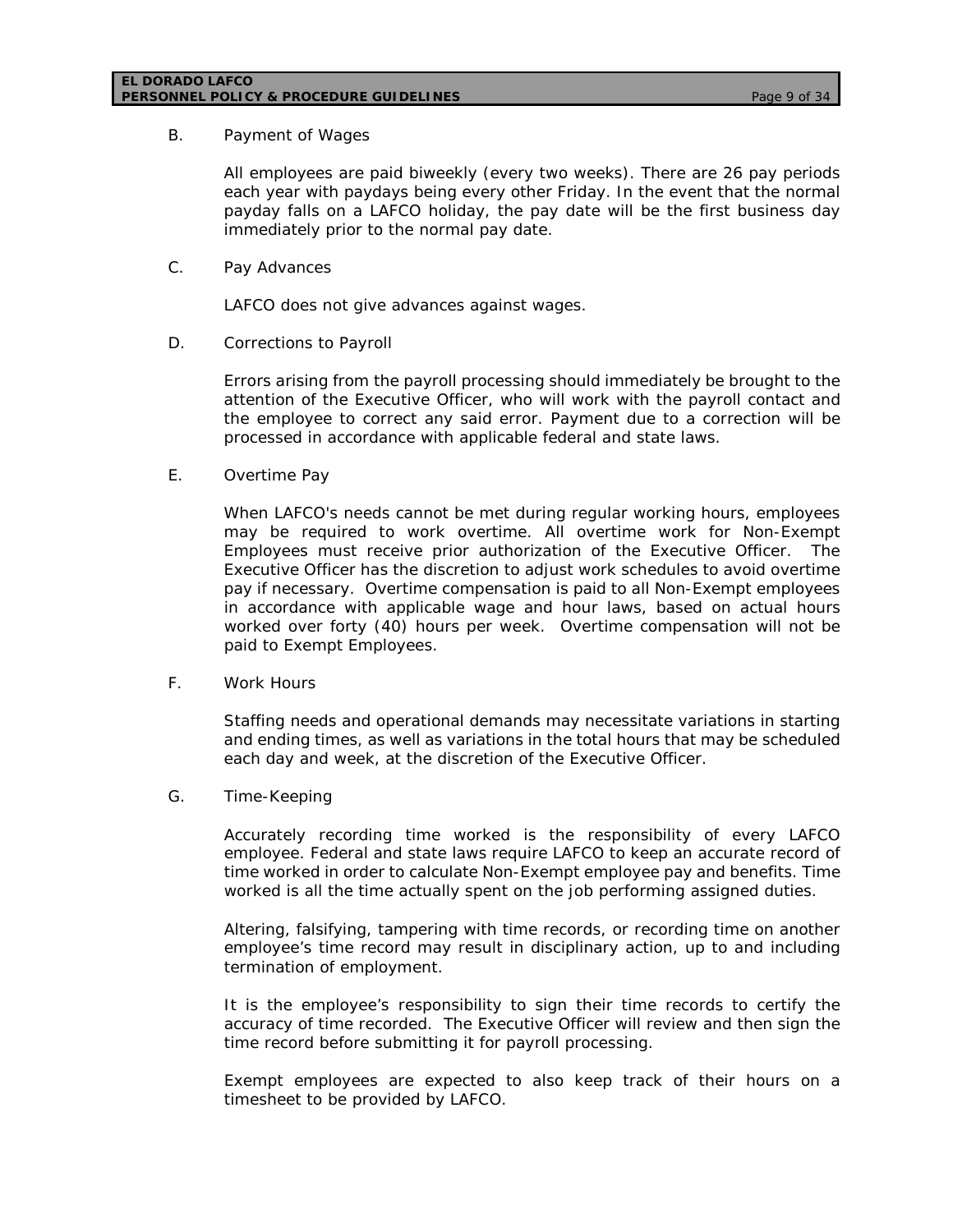#### **EL DORADO LAFCO PERSONNEL POLICY & PROCEDURE GUIDELINES** *Page 10 of 34*

#### H. Rest Periods

Employees are allowed to take one ten (10) minute break for every four (4) hours worked. Breaks are paid time and should be taken as close to the middle of the four (4) hour period as possible. Rest periods cannot be combined with lunch breaks or used to arrive late or leave early.

I. Lunch Break

The normal lunch break is at least 1/2 hour. During lunch breaks, employees are relieved of all duty. Staffing needs and operational demands may necessitate variation in starting and ending time.

# **PART 3 – BENEFITS**

# **3.1 INSURANCE AND OTHER BENEFITS**

A. Overview

The intent of this policy is to provide insurance and other benefits to all regular full-time and part-time employees of LAFCO. The Commission will review and may change these benefits on an annual basis at its discretion.

B. Health and Dental Insurance

LAFCO employees will receive health insurance and dental insurance in accordance with the following contribution rates: LAFCO shall be responsible for 80% of the health and dental insurance premium contribution rates and the employee shall be responsible for remaining 20% of the premium. A brochure setting forth coverage details will be made available to employees. Currently LAFCO purchases health and dental insurance through the County of El Dorado, and as such abides to any restrictions and benefits in its dental and health insurance plans. For employees hired on or after January 1, 2014, only Regular Full-time employees are eligible for health and dental insurance (i.e. employees who work a minimum of 32 hours per week).

C. Retirement Benefits

LAFCO provides, through the California Public Employees Retirement System (CalPERS), a retirement plan for eligible employees. Existing employees hired before January 1, 2009, shall continue receiving all CalPERS benefits and allocation contributions they were receiving as of December 31, 2008. Employees hired on or after January 1, 2009, shall pay the full employee share of PERS contribution, which is currently 7.0%. Employees hired on or after January 1, 2013, are subject to the Public Employees' Pension Reform Act (PEPRA). The Commission will review and establish the benefits annually at its discretion. A Benefits Summary Chart will be prepared annually setting forth these benefits and provided to all LAFCO employees.

D. In Lieu of Medical Coverage

Eligible regular full-time LAFCO employees who waive coverage under the LAFCO health and dental insurance programs are eligible to receive a stipend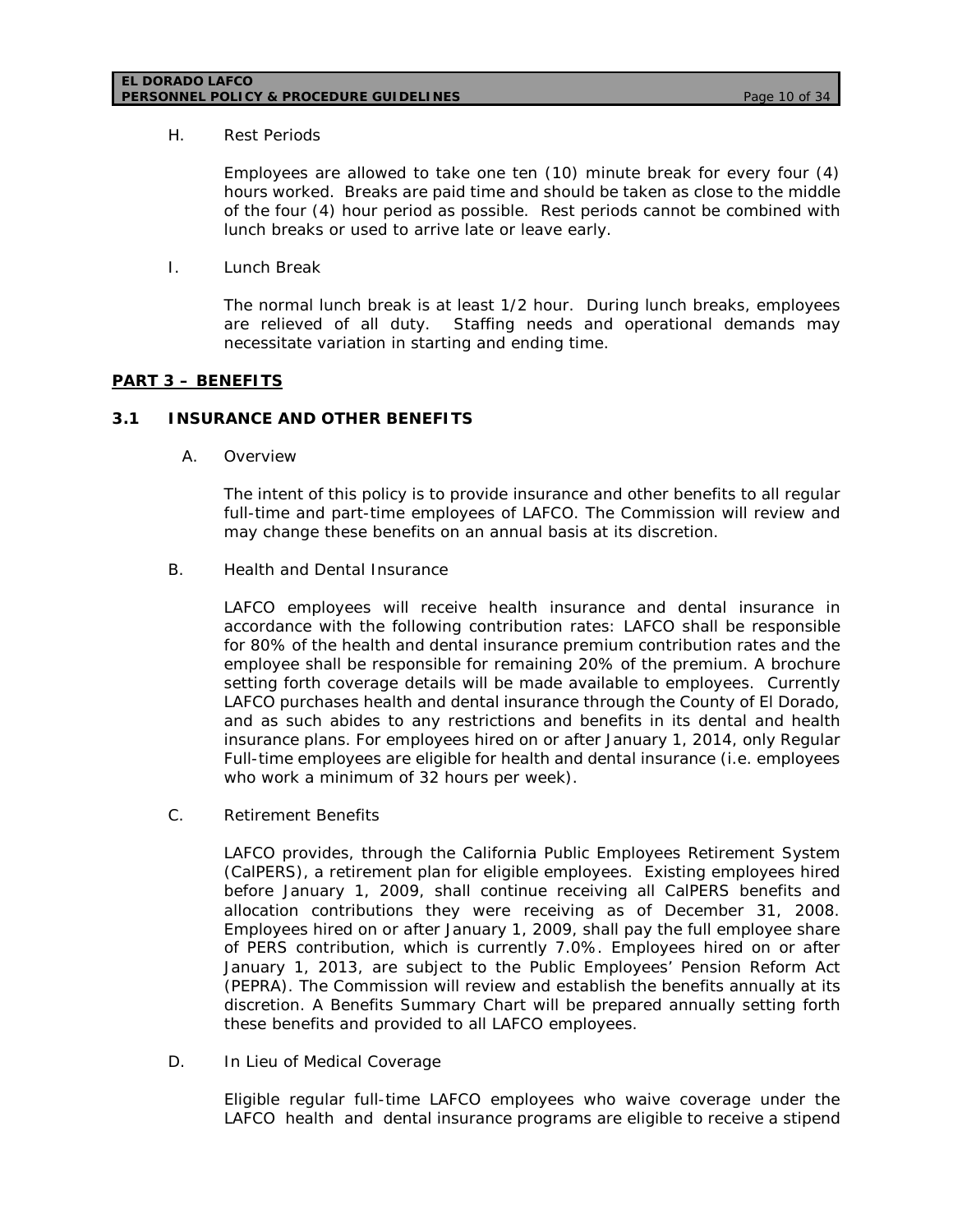of \$4,500, prorated over 26 pay periods, to help offset out-of-pocket medical expenses. Regular part-time employees are also eligible for this benefit on the following pro-rated basis: 70% of the stipend if their regular schedule is 20 hours or more but less than 32 hours a week; 40% of the stipend if their regular schedule is less than 20 hours a week. For employees hired on or after January 1, 2014, only Regular Full-time employees are eligible for the stipend.

## **3.2 TUITION REIMBURSEMENT**

### A. Overview

LAFCO encourages and supports efforts by its employees to improve their skills and educate themselves for advancement. LAFCO believes that assisting the employee in the pursuit of an educational agenda or to otherwise expand their work-related knowledge base will benefit both the employee and LAFCO. This policy shall apply only to courses requested by the employee in accordance with the criteria set forth below and submitted on a form to be provided by LAFCO.

- B. Requirements for Partial Reimbursement of Tuition:
	- 1. The requesting employee must be and have been in a regular full-time position with LAFCO for at least two (2) years prior to the start of the course in question.
	- 2. The subject matter of the course must be directly related to the employee's present position or to a position within LAFCO.
	- 3. The employee's attendance at the course will not interfere with his/her normal duties, responsibilities or work hours.
	- 4. The employee agrees in writing to repay LAFCO, upon separation of employment, any tuition reimbursement received from LAFCO within a twelve (12) month period prior to his/her termination.
	- 5. Requests for reimbursement shall be submitted to the Executive Officer and approved prior to the commencement of the course in question.
- C. Limitations
	- 1. In order for requests to be granted, funds for tuition reimbursement must be available for that purpose in the LAFCO budget.
	- 2. Reimbursement shall be available at the rate of fifty percent (50%) of actual costs of the tuition fee (does not include books, documents, other materials, mileage, travel costs, or other incidental expenses incurred by the employee).
	- 3. LAFCO may limit its reimbursement to the actual amount not reimbursed to the employee by some other source if such amount is less than fifty percent (50%) of the tuition fee.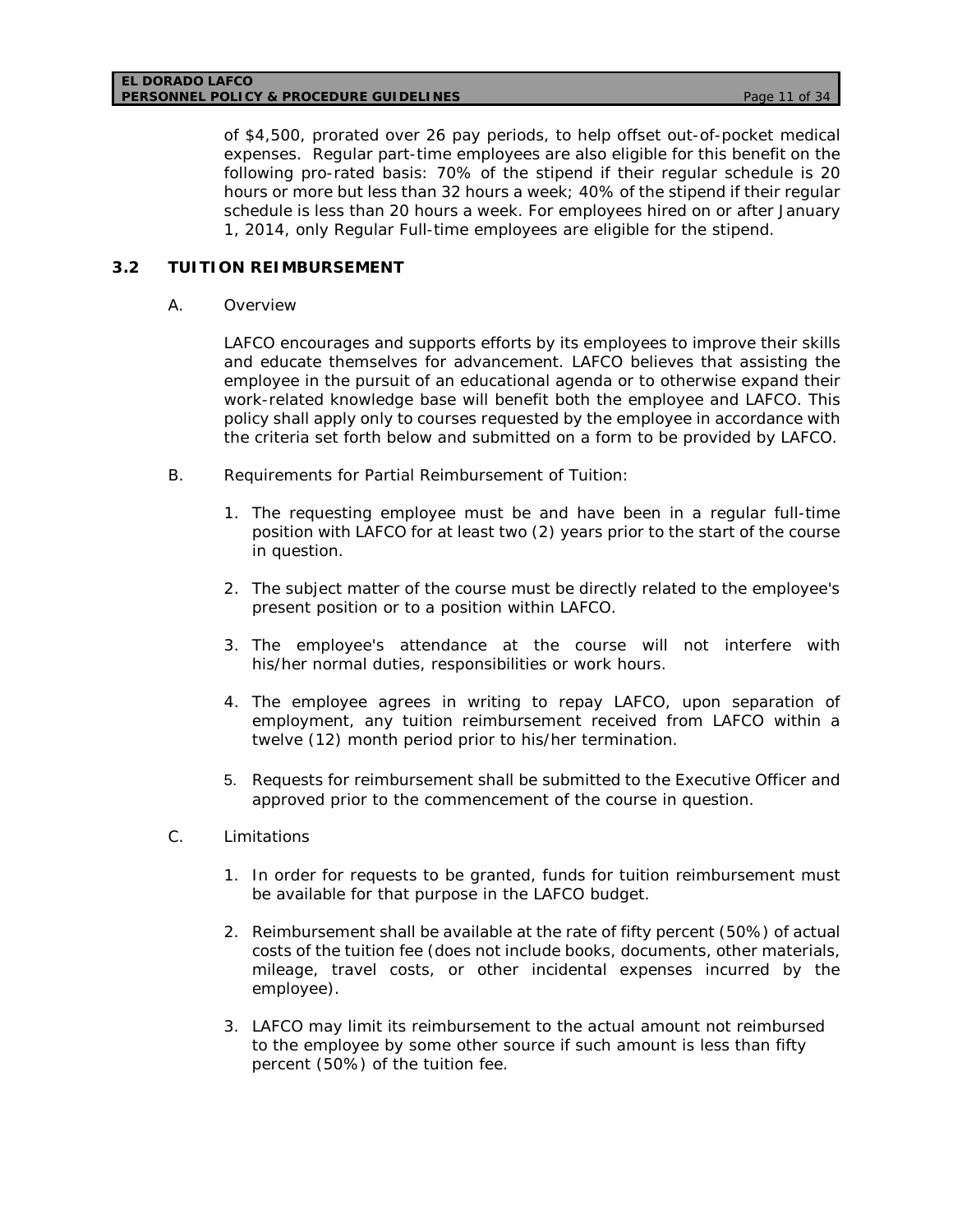- d. Nothing shall prohibit LAFCO from placing a reasonable dollar limit on tuition reimbursement which may be received by an employee in one fiscal year.
- e. To be eligible for reimbursement, the employee must present satisfactory proof of a final grade of "C" or better for the approved course and of the amount of tuition paid by the employee.

# **PART 4 – TIME OFF**

# **4.1 SICK LEAVE BENEFITS**

A. Overview

The intent of this policy is to provide paid time off for the purpose of illness or other medical requirements.

The Commission will review and may change any of these sick leave benefit provisions on an annual basis at its discretion.

B. Accrual

All employees shall accumulate sick leave at the rate of .04625 per hour on a pay status, calculated on the basis of actual service (3.7 hours earned per full pay period paid). There is no maximum accumulation. The accumulation rate for sick leave is based upon regular hours worked, not overtime hours.

C. Eligibility

Regular Employees: New regular employees are eligible to use sick leave with pay after completion of two (2) full pay periods of continuous service with LAFCO.

Temporary employees: Temporary employees are eligible to earn sick leave after thirty (30) days. Temporary employees can use sick leave after completing ninety (90) days of employment.

D. Verification

Employees are required to notify their supervisor as soon as possible of their absence due to illness or injury. LAFCO may require an employee upon returning after an absence due to illness or injury, to fill out a sick leave request form or record of sick leave use. LAFCO may require a physician's statement or acceptable substitute from an employee who applies for sick leave, or make whatever reasonable investigation into the circumstances that appear warranted before taking action on the sick leave request.

E. Use of Sick Leave

Sick leave may be applied to the following circumstances:

1. An absence necessitated by an employee's personal illness or injury.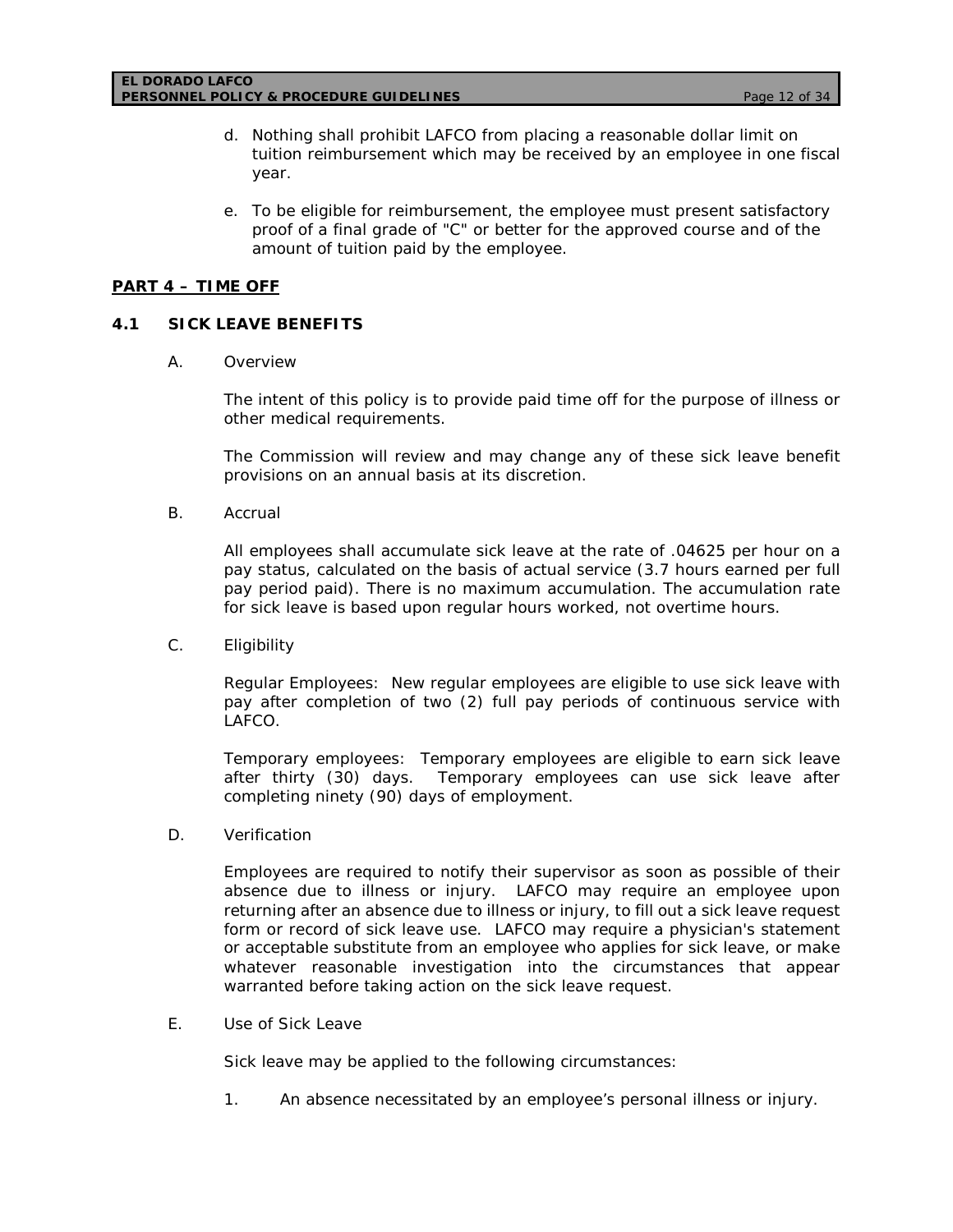### **EL DORADO LAFCO PERSONNEL POLICY & PROCEDURE GUIDELINES** *Page 13 of 34*

- 2. Medical and dental office appointments.
- 3. Diagnosis, care, or treatment of an existing health condition of or preventive care for an employee or an employee's family member.
- 4. Absence from duty because the employee's presence is needed to attend to the serious illness of a member of his or her immediate family. For purposes of this policy, immediate family shall mean father, father-inlaw, mother, mother-in-law, step-parent, brother, sister, grandparent, spouse, child, domestic partner or legal guardian. All conditions and restrictions placed on an employee's use of sick leave apply also to sick leave used for care of a family member.
- 5. An absence to attend legal proceedings, or to obtain medical treatment, counseling, or other victims' services for domestic violence, sexual assault, or stalking.
- 6. Illnesses while on paid vacation will be charged to sick leave rather than vacation only under the following conditions:
	- a. The illness or injury of the employee or member of the employee's immediate family was of a nature that would preclude the effective use of vacation and would prevent the employee from performing his or her normal duties.
	- b. The employee must notify the Executive Officer within four (4) calendar days of the beginning of the illness or prior to the end of his or her vacation leave, whichever is sooner, to request that his or her illness on vacation be charged to sick leave.
	- c. LAFCO shall be under no obligation to extend the vacation beyond the original scheduled vacation ending date.
	- d. Upon the employee's return to work, the employee must furnish LAFCO with a certificate signed by a licensed physician or registered nurse stating the nature of the medical condition and the period of disablement.
- 7. Absence from duty because of personal emergencies is not to exceed twenty (20) working hours during the fiscal year. A personal emergency is something unanticipated that requires the employee to personally attend to the situation and must be attended to during normal working hours. Nothing in this policy allows the employee to use sick leave for a "personal emergency" that does not otherwise qualify based on the permissible uses set forth above.
- 8. An absence due to an air pollution alert, which prevents the employee from traveling to his or her work location.

In any use of sick leave, an employee's account (whether exempt or nonexempt) shall be charged to the nearest quarter hour for a non-exempt employee, while exempt employees will be charged only for full-day absences.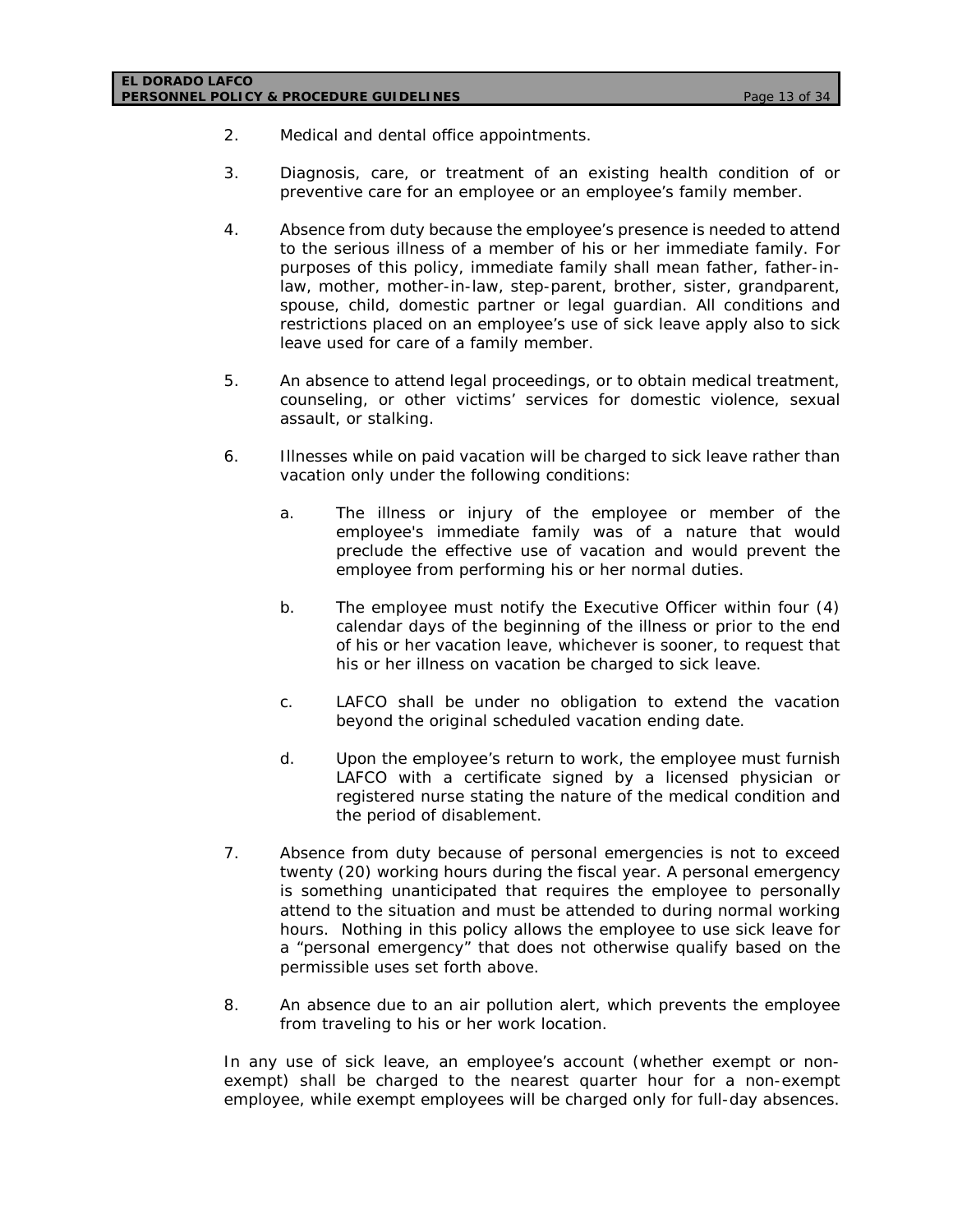An employee may be required to furnish a certificate issued by a licensed health care provider or other satisfactory evidence of illness, injury, medical condition or medical or dental office calls when LAFCO has notified the employee in advance of such a requirement or when the employee has been under the care of a physician.

- F. Payment for Unused Sick Leave
	- 1. In order to receive payment for unused sick leave at the time of retirement, layoff, or voluntary termination, a LAFCO employee must have five or more years of LAFCO service.
		- a. Employees with Over 5 years of service: Shall receive 20% of their unused sick leave paid.
		- b. Employees with Over 10 years of service: Shall receive 40% of their unused sick leave paid.
		- c. Employees with Over 15 years of service: Shall receive 70% of their unused sick leave paid.
		- d. Employees with Over 20 years of service: Shall receive 100% of their unused sick leave paid.
		- e. In the event an employee dies while in active service with LAFCO their sick leave payoff will be made in accord with the above schedule and the limitation of this Section and will paid in the same manner as the final check.
	- 2. Maximum number of hours paid shall not exceed 500. Employee's last hourly rate of pay shall be used in computing payment.
- G. Retirees Conversion of Sick Leave to Health Insurance Premium

An employee who is retiring under the PERS system may, at his/her option, in lieu of Section F ("Payment for Unused Sick Leave" as listed above) can receive the equivalent value of that benefit in paid health plan premiums. Employees shall be responsible for whatever taxes as are appropriate for this benefit and LAFCO shall report the full amount as earnings for tax purposes at the time of retirement

H. Use of Sick Leave During Training Sessions and Other Off-Site Events

Training sessions, conferences, and other required LAFCO events that an employee attends for more than 6 hours in a given work day shall be treated as a full 8-hour day. However, if an employee is unable to attend all or a portion of the training or event due to illness or other incapacity, the employee must report to the Executive Officer the number of hours the employee missed due to illness so that the appropriate amount of time is deducted from the employee's sick leave.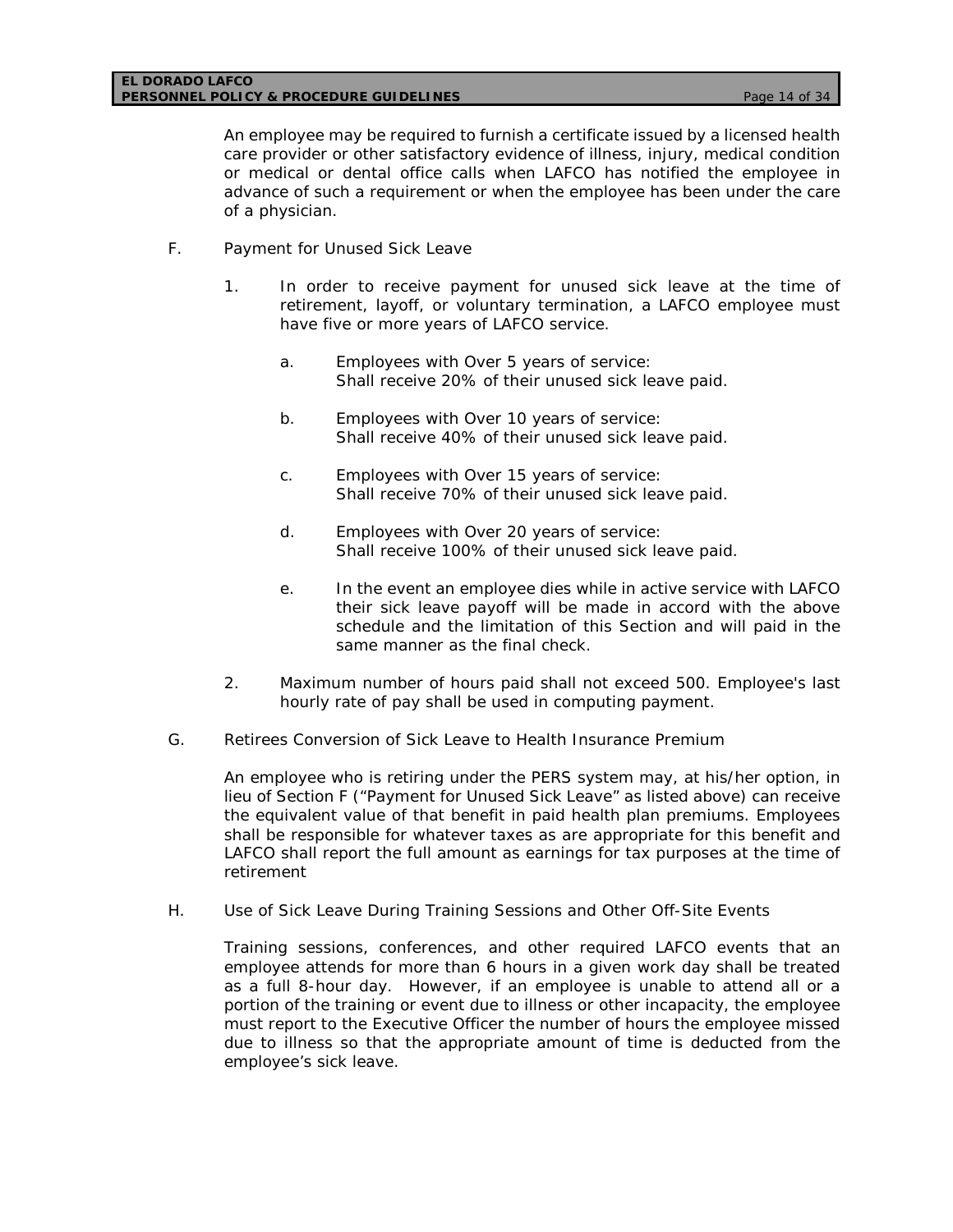#### **EL DORADO LAFCO PERSONNEL POLICY & PROCEDURE GUIDELINES** *Page 15 of 34*

### **4.2 VACATION**

#### A. Overview

This policy applies to all regular full-time and part-time employees of LAFCO. The intent of this policy is to provide paid time off for employees as a means to rest and rejuvenate. LAFCO encourages employees to utilize this benefit every year. LAFCO believes personal time off is an important means to enable continuation of strong performance and positive contribution to LAFCO, as well as encourage a balanced and enriching life for employees.

The Commission will review and may change any of these vacation benefit provisions on an annual basis at its discretion.

#### B. Policy

Regular full-time employees will accrue vacation according to continuous years of service in accordance with the following schedule:

| Years of Employment    | Vacation Days Per Year                                                                     | Maximum<br>Accumulation |
|------------------------|--------------------------------------------------------------------------------------------|-------------------------|
| Under 4 years          | .03875 per hour on $ 240$ hours<br>pay status (3.1 hours<br>earned per full pay<br>period) |                         |
| Between 4 and 11 years | $.05875$ per hour on 320 hours<br>pay status (4.7 hours<br>earned per full pay<br>period   |                         |
| Over 11 years          | .0775 per hour on pay<br>stats (6.2 hours<br>earned per full pay<br>period)                | 320 hours               |

Regular part-time employees with continuous service working 20 hours or more per week will accrue vacation in accordance with the above chart, on a prorated basis determined by normal hours worked. Active service for all regular employees commences with their first day of work and continues thereafter unless broken by an absence without pay or an unpaid leave of absence. Temporary employees do not accrue paid vacation.

In order to request vacation time, employees should submit a written request on a form provided by LAFCO to the Executive Officer. Every effort will be made to accommodate all employees' requests for specific vacation leave time. However, the Executive Officer will also consider the needs of LAFCO when evaluating vacation requests.

Upon separation from LAFCO employment, an employee is eligible to be paid for accrued, unused vacation days up to the maximum specified above at 100% of the employee's hourly salary. In cases where an employee terminates employment with LAFCO, and has been permitted to take vacation time prior to actual accrual, the final paycheck will reflect a deduction relative to the amount of un-accrued time off taken.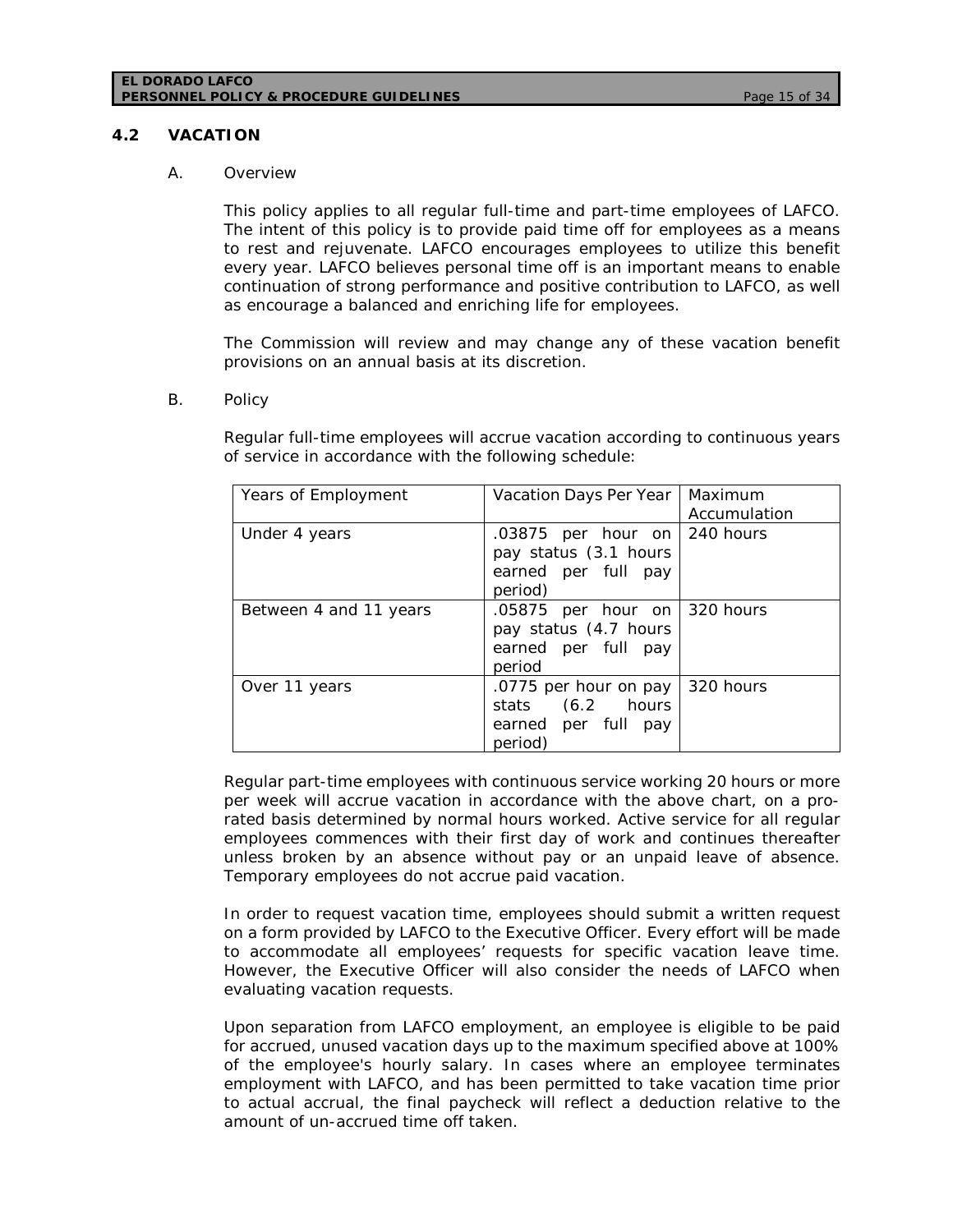#### **EL DORADO LAFCO PERSONNEL POLICY & PROCEDURE GUIDELINES** *Page 16 of 34*

A holiday that falls during an employee's vacation leave will be treated and paid as a holiday and not as a day of vacation leave.

### **4.3 HOLIDAY**

A. Overview

The intent of this policy is to provide paid time off for eligible employees for holidays throughout the year.

B. Policy

Holiday time off with pay will be granted to all regular full-time employees and regular part-time employees (prorated) for the following holidays:

- 1. January 1 New Year's Day
- 2. January (Third Monday) Martin Luther King Jr.'s Birthday
- 3. February (Third Monday) Washington's Birthday
- 4. May (Last Monday) Memorial Day
- 5. July 4 Independence Day
- 6. September (First Monday) Labor Day
- 7. November Veteran's Day
- 8. November Thanksgiving Day
- 9. November Friday after Thanksgiving
- 10. December 24 Christmas Eve
- 11. December 25 Christmas Day

If a holiday falls on a Sunday, the following Monday shall be observed as the holiday in lieu thereof. If a holiday falls on a Saturday, the preceding Friday shall be observed as the holiday in lieu thereof. In years in which December 24th falls on a Sunday, LAFCO shall also observe December 26th as a holiday (Tuesday). In years in which December 25th falls on a Saturday, LAFCO shall also observe December 23 as a holiday (Thursday).

Holiday dates will vary year to year and a schedule will be published each year.

C. Floating Holidays (In Lieu of Lincoln's Birthday and Columbus Day)

Regular employees shall be granted up to sixteen (16) hours of floating holiday time. This time will be credited in pay period (01) of each year. Newly hired regular employees (hired after pay period 01 but before pay period (13) shall be entitled to eight (8) hours of floating holiday time in their first year of employment. This time will be credited in pay period (13) of the new employee's first year. In pay period (01), all current employees will be granted however many floating holiday hours are needed for their bank of floating holiday hours equals sixteen (16) hours (for example, if an employee has 4 hours of floating holiday time remaining at the end of one calendar year, that employee will be granted 12 hours of floating holiday time in the first pay period of the new calendar year). Regular part-time employees with continuous service working 20 hours or more per week will be granted floating holiday time on a pro-rated basis determined by normal hours worked. Floating holidays shall be taken at a time agreeable to both the employee and the appointing authority. Part-time employees shall receive this holiday time on a prorated basis. Lincoln's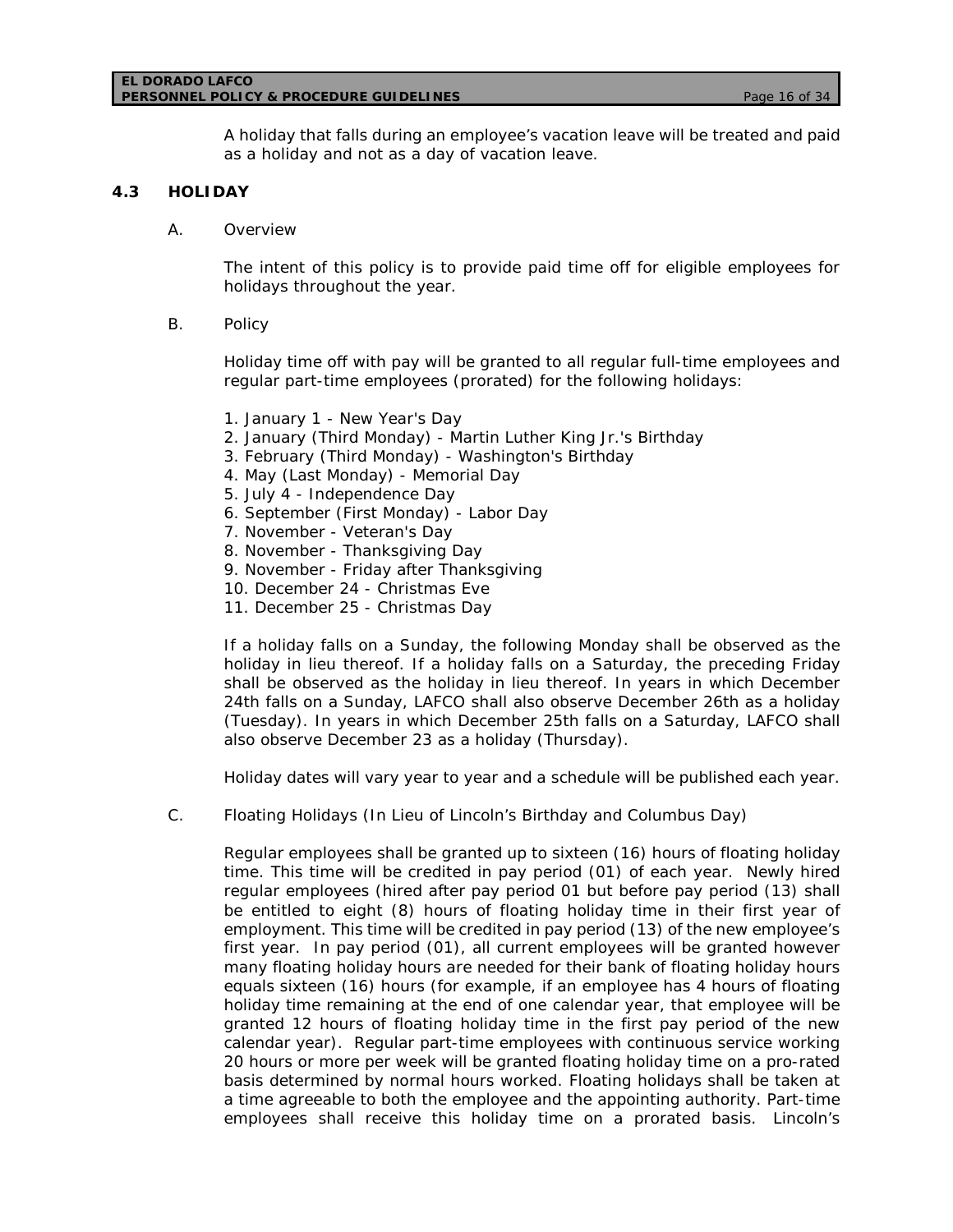#### **EL DORADO LAFCO PERSONNEL POLICY & PROCEDURE GUIDELINES** *Page 17 of 34*

Birthday and Columbus Day will not be considered holidays for payroll purposes. Floating holiday time should be used by the last day in pay period (26).

## **4.4 PREGNANCY LEAVE**

A. Eligibility

In accordance with applicable law and this policy, female employees are eligible for a leave of absence and/or transfer on account of pregnancy or related medical conditions, regardless of length of service with LAFCO.

- B. Pregnancy Disability Leave
	- 1. A woman is "disabled by pregnancy" if, in the opinion of her health care provider, she is unable to work at all or is unable to perform one or more of the essential functions of her job or to perform these without undue risk to herself, to the successful completion of her pregnancy, or to other persons.
	- 2. Pregnancy disability leave is for any period(s) of actual disability caused by pregnancy, childbirth, or related medical conditions. Where medically advisable, pregnancy disability leave may be taken for a reasonable period of time, up to seventeen and one-third weeks per pregnancy. Employees who regularly work more or less than a 40-hour workweek are entitled to such leave on a pro rata basis.
	- 3. Time off for necessary prenatal or postnatal care, as well as for any conditions such as severe morning sickness, doctor-ordered bed rest, gestational diabetes, pregnancy-induced hypertension, preeclampsia, post-partum depression, childbirth, loss and end of pregnancy, and recovery from childbirth are all covered by pregnancy disability leave.
- C. Leave/Transfer and Other Reasonable Accommodation Requests
	- 1. Pregnant employees should notify the Executive Officer as soon as possible regarding their intent/need to take a leave of absence or to transfer due to pregnancy, childbirth, or related medical conditions. Such notice should specify the anticipated timing and duration of the leave or transfer.
	- 2. Where the need for a leave of absence or transfer is foreseeable, employees must provide such notice at least 30 days prior to the date the leave or transfer is to begin. Further, employees must consult with the Executive Officer regarding the scheduling of any planned medical treatment or supervision so as to minimize any disruption to LAFCO's operations. (Actual scheduling of the leave/transfer is subject to the approval of the employee's health care provider.)
	- 3. Where 30 days advance notice is not possible, notice must be given as soon as possible. However, LAFCO will not deny a pregnancy disability leave or transfer where the need for leave is an emergency or was otherwise unforeseeable.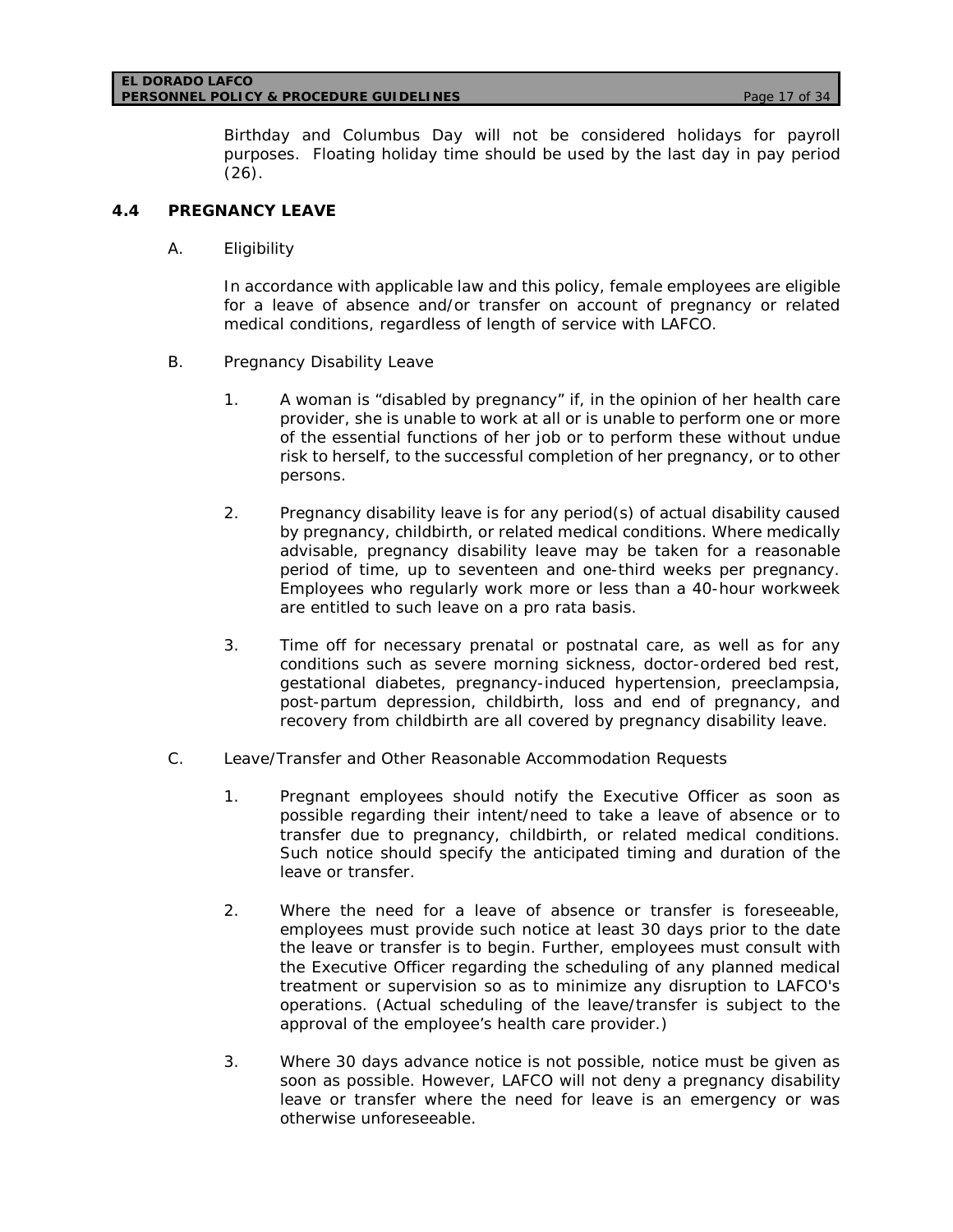#### **EL DORADO LAFCO PERSONNEL POLICY & PROCEDURE GUIDELINES** *Page 18 of 34*

- 4. LAFCO shall respond to the leave or transfer request as soon as practicable and, in any event, no later than 10 calendar days after receiving the request. LAFCO shall attempt to respond to the leave request before the date the leave is due to begin. Once given, approval shall be deemed retroactive to the date of the first day of the leave.
- 5. Reasonable accommodation other than leave or transfer will be granted upon request. Such requests must be supported by a written certification from the employee's health care provider.
- D. Intermittent Leave

Pregnancy Disability Leave need not be taken in one continuous block. It may be taken on an as-needed basis, intermittently or on a reduced work schedule.

- E. Temporary Transfers
	- 1. An employee may request a temporary transfer to a position with less strenuous or less hazardous duties when where the employee's health care provider certifies that such a transfer is medically advisable.
	- 2. Temporary transfers will be granted where appropriate and when LAFCO is able to reasonably accommodate the transfer, provided that the transfer would not require LAFCO to:
		- a. Create additional employment;
		- b. Discharge another employee;
		- c. Violate a collective bargaining agreement;
		- d. Transfer a more senior employee in order to make room for the pregnant employee's transfer; or
		- e. Promote or transfer the employee or any other employee to a position for which he/she is not qualified.
- F. Certifications
	- 1. As a condition of taking a Pregnancy Disability Leave or transfer, the employee must provide medical certification from her health care provider that she is disabled due to pregnancy, childbirth or related medical conditions and/or that a transfer to an alternative position is medically advisable.
	- 2. The medical certification should include:
		- a. The date on which the employee become disabled due to pregnancy or the date of the medical advisability for the transfer;
		- b. The probable duration of the period(s) of disability or the period(s) for the advisability of the transfer; and
		- c. A statement that, due to the disability, the employee is unable to work at all or to perform any one or more of the essential functions of her position without undue risk to herself, to the successful completion of her pregnancy, or to other persons or a statement that, due to pregnancy, the transfer is medically advisable.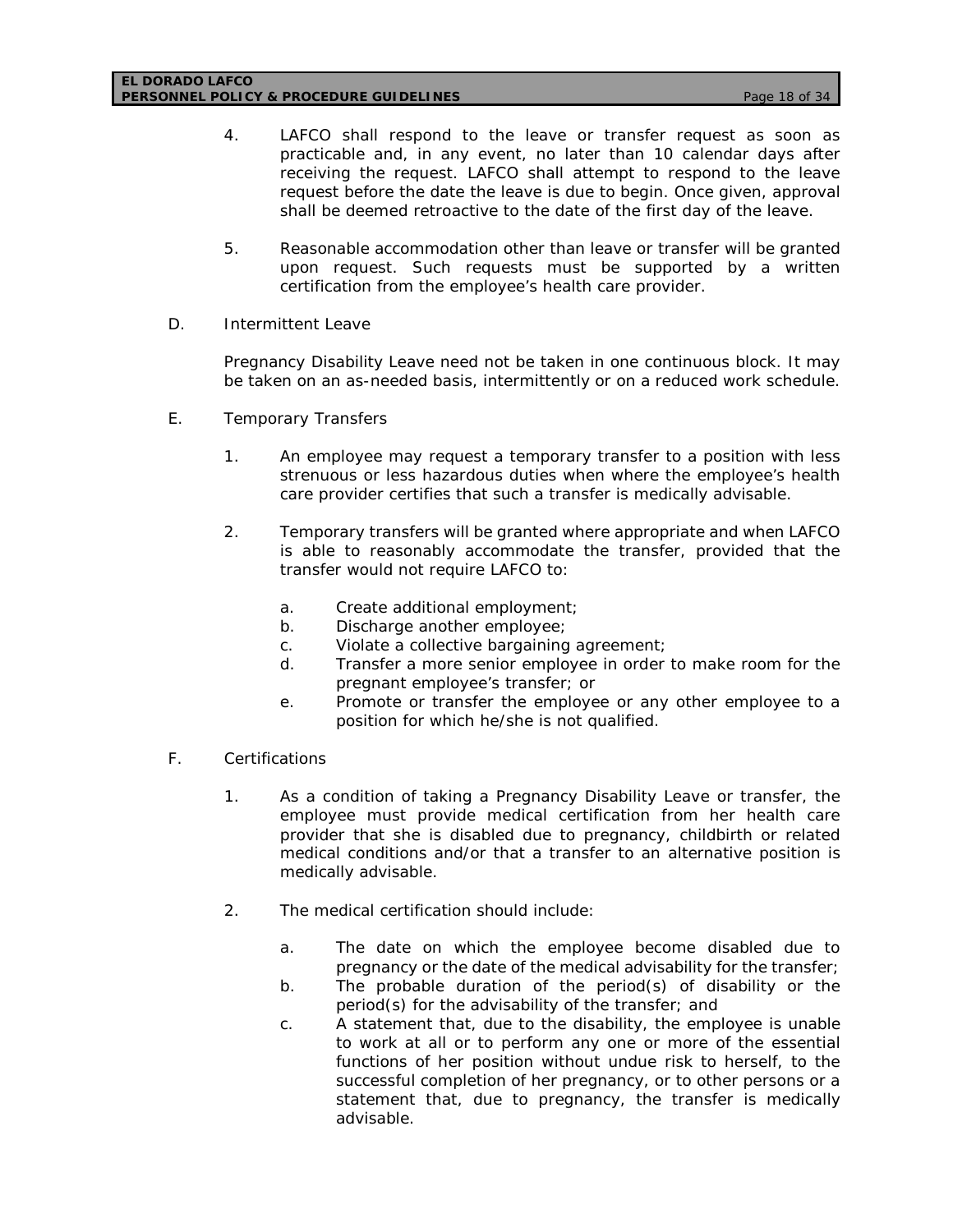### **EL DORADO LAFCO PERSONNEL POLICY & PROCEDURE GUIDELINES** *Page 19 of 34*

### G. Recertification

Recertification may be required where additional time is requested or where the requested accommodation changes.

- H. Pay During Leave
	- 1. Pregnancy Disability Leave is unpaid leave. However, the employee may request or LAFCO may require that the employee use accrued sick leave to provide pay during the period of Pregnancy Disability Leave.
	- 2. An employee may also elect, at her option, to use accrued vacation or other accrued paid time off, if any, to provide pay during pregnancy disability leave. The use of paid leave runs concurrently with Pregnancy Disability Leave and does not extend the length of the Pregnancy Disability Leave.
	- 3. The employee may also be eligible to receive temporary disability insurance payments during her Pregnancy Disability Leave, and to coordinate the use of any accrued sick leave and/or vacation to supplement temporary disability insurance payments.
- I. Reinstatement
	- 1. The employee is entitled to be reinstated to the same or a comparable position upon release to return to work by her health care provider.
		- a. Where a definite date of reinstatement has been agreed upon at the beginning of the leave, the employee will be reinstated by the date agreed upon, provided that the employee has provided medical certification of her fitness for duty.
		- b. If the actual reinstatement date differs from the original agreement, the employee will be reinstated within two (2) business days, where feasible, after the employee notifies LAFCO of her readiness to return and provides medical certification of her ability to return to work.
		- c. Failure to return to work on the next work day following the expiration of pregnancy disability leave may be grounds for termination of employment.
	- 2. The employee is not, however, entitled to any greater right of reinstatement than she would have had if she had not taken leave. Thus, reinstatement to the "same position" may be denied for legitimate business reasons unrelated to the employee having taken a Pregnancy Disability Leave or transfer, the employee would not otherwise have been employed in her same position at the time reinstatement is requested.
	- 3. Also, the employee has no greater right to reinstatement to a "comparable position" or to other benefits and conditions of employment than an employee who has been continuously employed. Thus,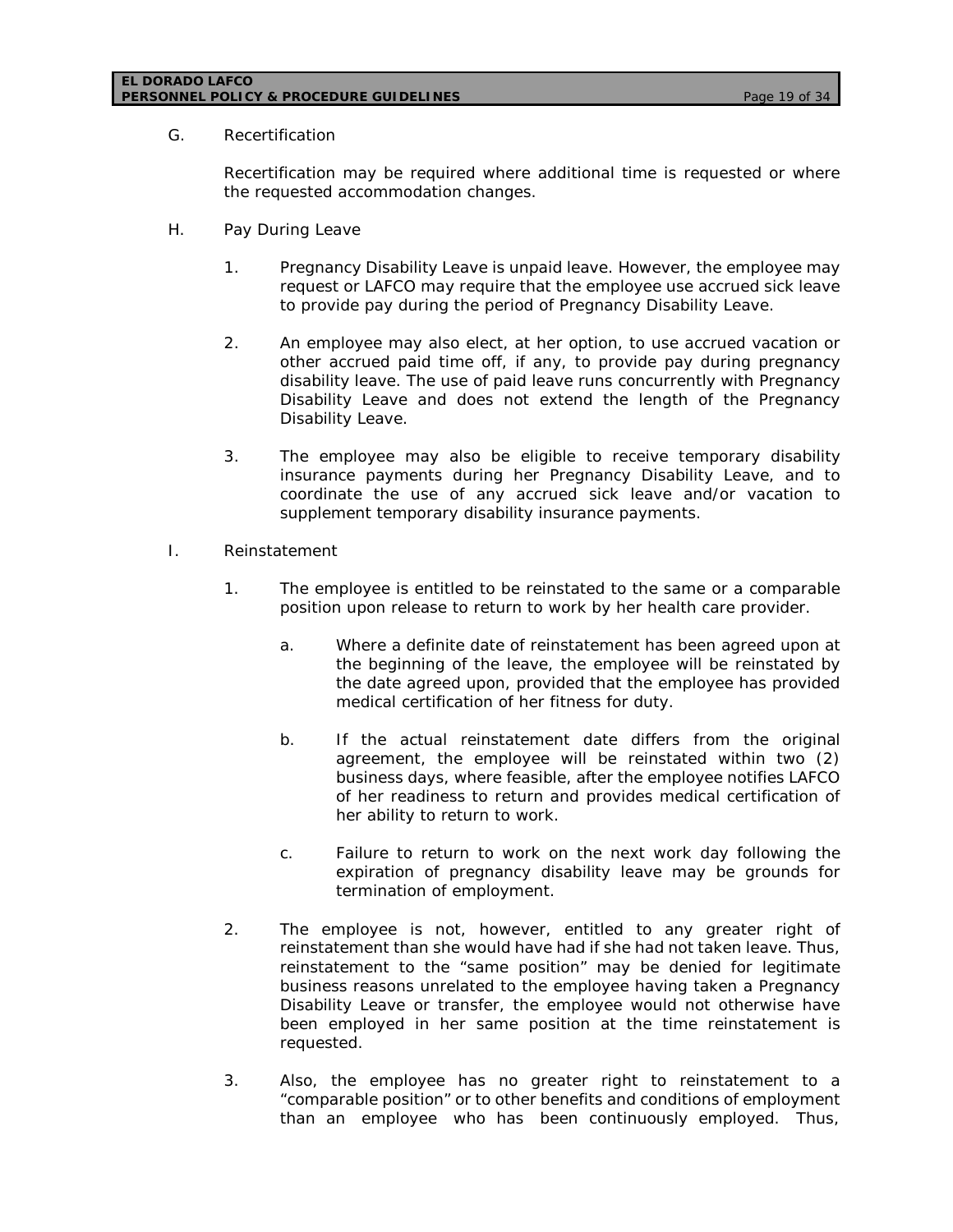reinstatement to a comparable position may be denied if there is no comparable position open on the employee's scheduled date of reinstatement or within 60 calendar days thereafter.

- 4. In the event that the employee takes family and medical leave under the California Family Rights Act ("CFRA") following her pregnancy disability leave for the birth of her child, the employee's right to reinstatement shall be governed by the CFRA and LAFCO's Family and Medical Leave Policy rather than these provisions.
- L. Seniority and Benefits
	- 1. In general, employees taking Pregnancy Disability Leave will be treated the same as other similarly situated employees taking disability leave.
	- 2. The employee returning from a Pregnancy Disability Leave shall return with no less seniority than she had when the leave commenced for purposes of layoff, recall, promotion, job assignment, and seniority related benefits such as vacation.
	- 3. The employee shall retain employee status during the period of leave, and the leave shall not constitute a break in service for purposes of longevity and/or seniority.
- M. Federal Family and Medical Leave

In accordance with the FMLA, LAFCO shall count each day of pregnancy disability leave against an eligible employee's entitlement to up to 12 weeks of federal family and medical leave under the FMLA.

N. Group Health Insurance

Where an eligible employee is on Pregnancy Disability/FMLA Leave, LAFCO will continue the employee's group health insurance coverage under the same terms and conditions as applied prior to the leave of absence as required by state and federal law.

- 1. In the event that the employee fails to return from leave, LAFCO may recover premiums it paid to maintain group health insurance coverage. (For details, see LAFCO's Family and Medical Leave Policy.)
- 2. If the employee is not eligible for continued paid coverage or if coverage ceases after the exhaustion of Pregnancy Disability Leave/FMLA or other leaves, the employee may continue group health insurance coverage pursuant to federal and state COBRA guidelines.
- O. California Family and Medical Leave ("CFRA")

The right to take a Pregnancy Disability Leave is separate and distinct from the right to take Family and Medical Leave under the CFRA. Thus, at the end of the employee's period(s) of pregnancy disability, or at the end of four months pregnancy disability leave, whichever occurs first, an eligible employee may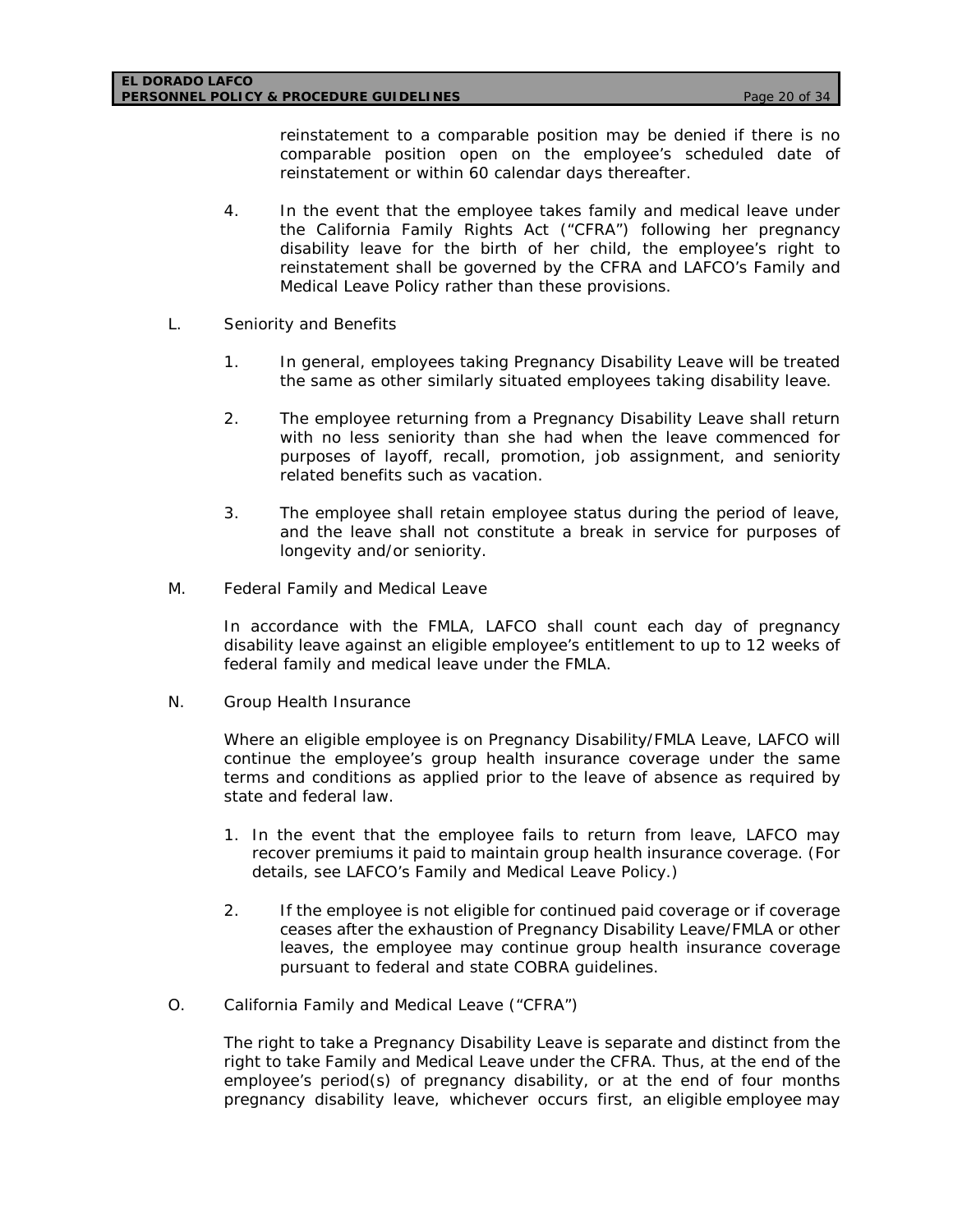request to take up to 12 workweeks of CFRA leave in accordance with LAFCO's family and medical leave policy.

- 1. There is no requirement that either the employee or her child have a serious health condition or that the employee no longer be disabled by her pregnancy before taking CFRA leave for the birth of a child.
- 2. Where the employee has used all four months of her pregnancy disability leave prior to the birth of her child, and her health care provider determines that a continuation of the leave is medically necessary, LAFCO may, but is not required to, allow the use of CFRA leave prior to the birth of a child. The employee may also request reasonable accommodations under the Americans With Disabilities Act and/or the Fair Employment and Housing Act, if applicable.
- 3. The maximum possible combined leave for pregnancy disability/FMLA and CFRA leave due to the birth of a child is four months and 12 workweeks.
- 4. CFRA leave taken due to the birth of the employee's child must be concluded within one year of the child's birth. The basic minimum duration of such leave shall be two weeks, except that LAFCO will grant a CFRA leave of less than two weeks' duration on any two occasions within one year of the child's birth.

### **4.5 OTHER TIME OFF**

A. Overview

This policy applies to all regular full-time and regular part-time employees of LAFCO. The intent of this policy is to outline other types of paid and unpaid time-off available to eligible employees.

B. Bereavement Leave

In the event of a death in the immediate family, up to 3 consecutive days of paid bereavement leave will be provided to all regular full-time and regular part-time employees of LAFCO.

Immediate family is defined as the employee's spouse, domestic partner, parent, child, sibling; the employee's spouse's or domestic partner's parent, child, or sibling; the employee's child's spouse; grandparents or grandchildren; the employee's domestic partner. Special consideration will also be given to any other person whose association with the employee is similar to any of the above relationships.

Bereavement leave will normally be granted unless there are unusual business needs or staffing requirements. Employees may also, with the approval of the Executive Officer, use any available paid vacation for additional time off as necessary. If more time off is requested, it will be granted only at the discretion of the Executive Officer.

Bereavement pay is calculated based on the base pay rate at the time of absence and prorated for part-time employees.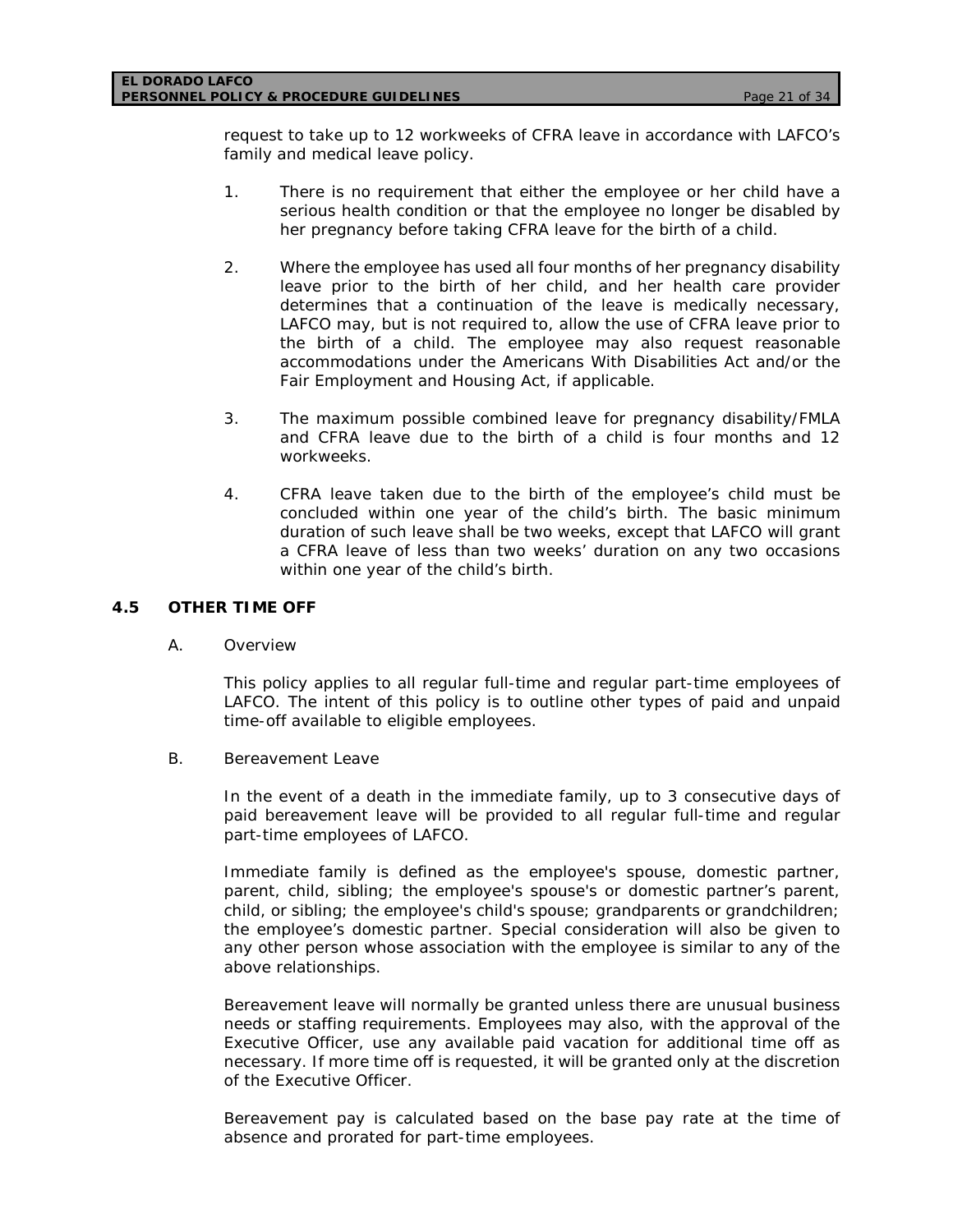Vacation Leave and Sick Leave time shall not be accrued during the time an employee is on Bereavement Leave.

C. Jury Duty and Other Court-Related Leaves

LAFCO encourages employees to fulfill their civic responsibilities by serving jury duty or appearing in court as a witness when required. LAFCO provides up to 30 days of paid time off for jury duty service. For service longer than 30 days, employees will receive unpaid leave if business permits. If desired, employees may use any accrued vacation.

Employees must show the jury duty summons to the Executive Officer as soon as possible so that arrangements may be made to accommodate their absence. Employees are expected to report for work whenever the court schedule permits, including any remaining parts of a normally scheduled workday.

LAFCO will continue to provide health insurance benefits for the full term of the jury duty absence. Vacation, sick leave, and holiday benefits will continue to accrue during jury duty leave.

If an employee or the employee's immediate family member is the victim of a crime, the employee may also take unpaid time off to attend judicial proceedings related to that crime, or appear in court as a witness to comply with a subpoena or other court order. The employee must provide advance notice, if possible, along with a copy of the subpoena, court order, and notice of each scheduled proceeding given to victims. When advance notice is not feasible, within a reasonable time after the absence, the employee must provide evidence documenting the judicial proceeding from (1) the court or government agency setting the hearing; (2) the district attorney or prosecuting attorney's office; or (3) the victim/witness office that is advocating on behalf of the victim.

An employee may use accrued vacation time to provide pay during this period of leave.

D. Domestic Violence Victim Leave

Employees who are victims of domestic violence may take unpaid time-off to appear in court to attempt to obtain relief for themselves or their child. In addition, they may take unpaid time-off to seek medical attention, obtain services from a domestic violence program, obtain psychological counseling, or participate in safety planning. If desired, employees may use any accrued vacation or sick leave or floating holiday for these purposes. Reasonable notice must be given to the Executive Officer before appearing in court.

E. Time Off to Vote

Generally, employees are able to find time to vote either before or after their regular work schedule. If, however, full-time employees are unable to vote in an election during their non-working hours, LAFCO will grant up to 2 hours of paid leave to vote.

Employees requiring time off to vote should make their requests at least two working days prior to the Election Day. Advance notice is required so that the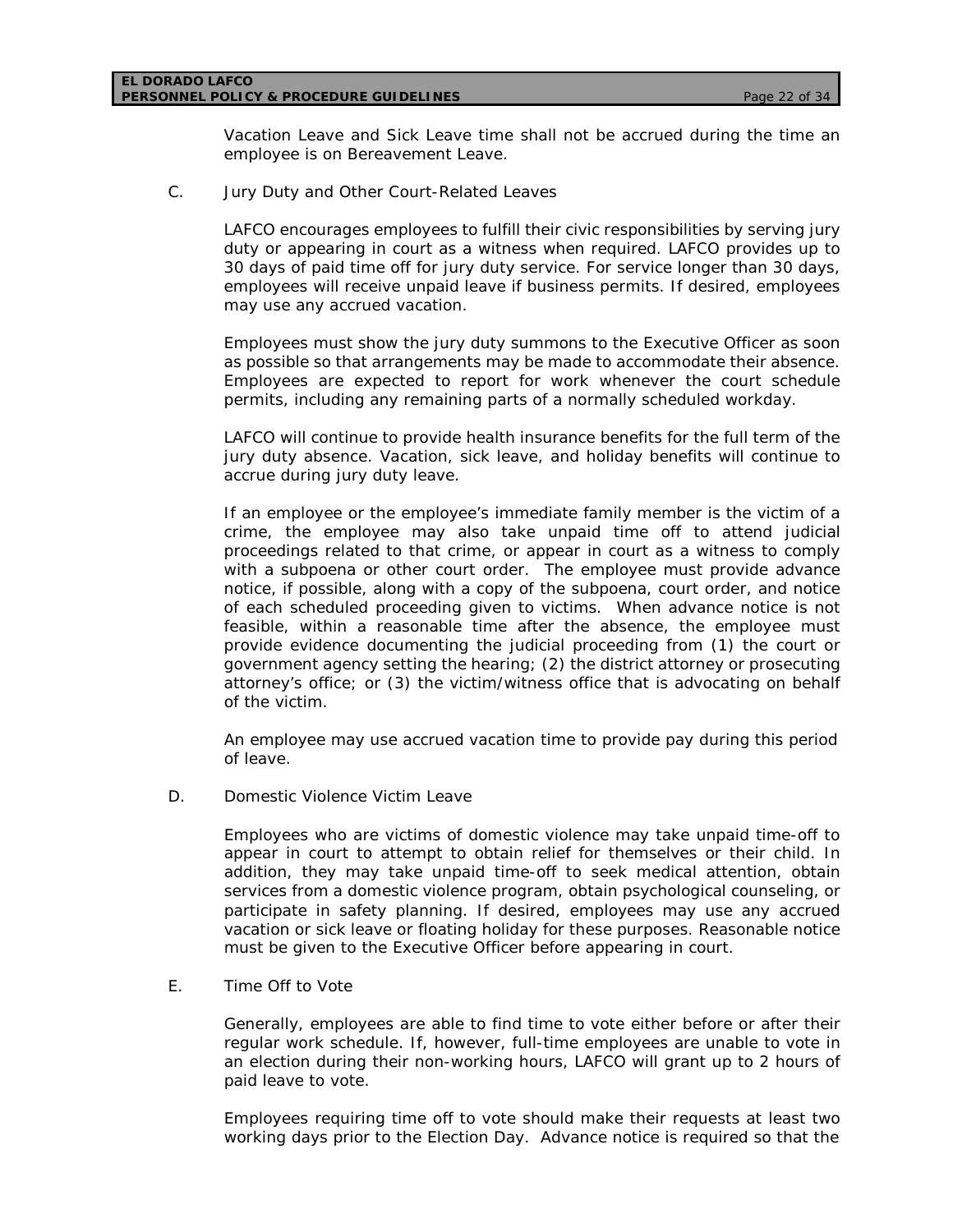necessary time off can be scheduled at the beginning or end of the work shift, whichever provides the least disruption to the normal work schedule. Employees must submit a voter's receipt on the first working day following the election to qualify for paid time off.

### F. Military Leave

Military leave of absence will be granted to employees who are absent from work because of service in the U.S. uniformed services in accordance with the Uniformed Services Employment and Reemployment Rights Act (USERRA) and Military and Veterans Code section 394.5. Advance notice of military service is required, unless military necessity prevents such notice or it is otherwise impossible or unreasonable.

Employees, who have been employed at least one year, are eligible for up to 30 days of paid leave for active duty training.

Employees on military leave will receive rights and benefits comparable to those they would receive under LAFCO's policies for other types of leave. Continuation of health insurance benefits is available based on the length of the leave and subject to the terms, conditions and limitations of the applicable plan for which the employee is otherwise eligible. Employees on leave for no more than 30 days will receive continued health insurance benefits. Vacation, sick leave and holiday benefits will continue to accrue during any paid portion of a military leave of absence.

G. Workers' Compensation Leave

If an employee sustains a work-related injury, he or she will be eligible for a medical leave of absence for the period of disability in accordance with all applicable laws covering occupational injuries.

Employees on Workers' Compensation Leave should keep their supervisors informed as to their work status and will need to provide a doctor's release before returning to work.

H. Volunteer Emergency Leave and Training

If employees volunteer as a firefighter, reserve peace officer, or emergency rescue personnel, they may be entitled to unpaid leave to perform emergency duty. In addition, they may take unpaid leave of up to 14 days per calendar year for the purpose of engaging in fire or law enforcement training. If an employee qualifies for these types of leave, he or she may use accrued vacation during the leave. Time spent on this leave counts for purposes of determining "length of service". However, vacation will not be accrued and holiday pay will not be received during any unpaid portion of this leave.

I. Time Off for Parents to Attend School Activity

Employees who are parents of one or more children in kindergarten, or in grades 1 through 12, may take time off of up to forty (40) hours per school year to attend authorized school activities which involve one or more of the employee's school age children. To be eligible for parental time off, the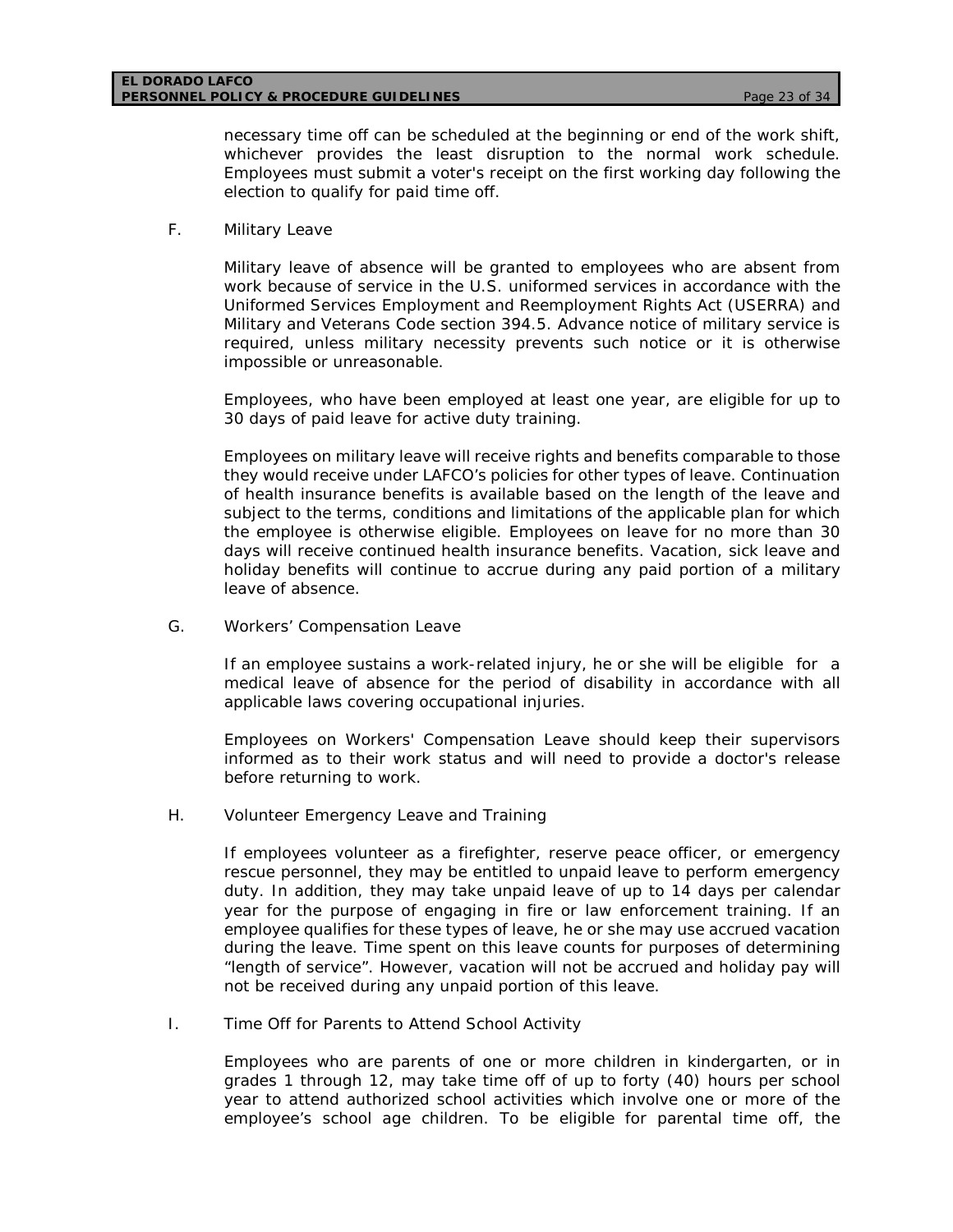employee must obtain from the school, written verification that he or she attended or participated in the school activity. Parental time off may not exceed eight hours in any calendar month.

Employees may use any accrued vacation while they attend their child's school activities. If not, employees' parental time off will be unpaid. For scheduling purposes, employees must notify the Executive Officer at least one (1) week before the date of the school activity, so that their work duties may be covered.

J. Alcohol and Drug Rehab Leave

LAFCO will reasonably accommodate employees who wish to voluntarily enter and participate in an alcohol or drug rehabilitation program provided that the accommodation does not impose an undue hardship on LAFCO. LAFCO does not provide paid time off for participation in an alcohol or drug rehabilitation program though employees can use accrued vacation during any approved leave of absence.

This policy in no way restricts LAFCO's right to impose discipline, including actions up to and including termination of employment, for violation of LAFCO's drug and alcohol policy or any other employment/conduct policy.

### **4.6 FAMILY AND MEDICAL LEAVE**

A. Overview

The intent of this policy is to outline and explain some of the rules and requirements applying to the Family and Medical Leave Act (FMLA) and the California Family Rights Act (CFRA).

Note: Employers with at least fifty (50) employees are required to comply with FMLA/CFRA. Because LAFCO employs fewer than 50 employees, LAFCO employees are not entitled to take leave under the federal or state family leave laws, other than for Pregnancy Disability Leave. However, LAFCO has implemented the following Family and Medical Leave policy which incorporates select provisions of the FMLA/CFRA provisions.

B. Eligibility

Regular full-time and regular part-time employees are eligible to request unpaid Family Medical Leave provided they meet all of the following requirements:

- 1. Must have worked for LAFCO for at least twelve (12) months at any time (need not be continuous).
- 2. Must have worked at least 1,250 hours during the twelve (12) months preceding the start of the leave.

Part-time employees who meet the requirements will calculate Family/Medical Leave on a prorated basis according to the number of hours they are normally scheduled to work.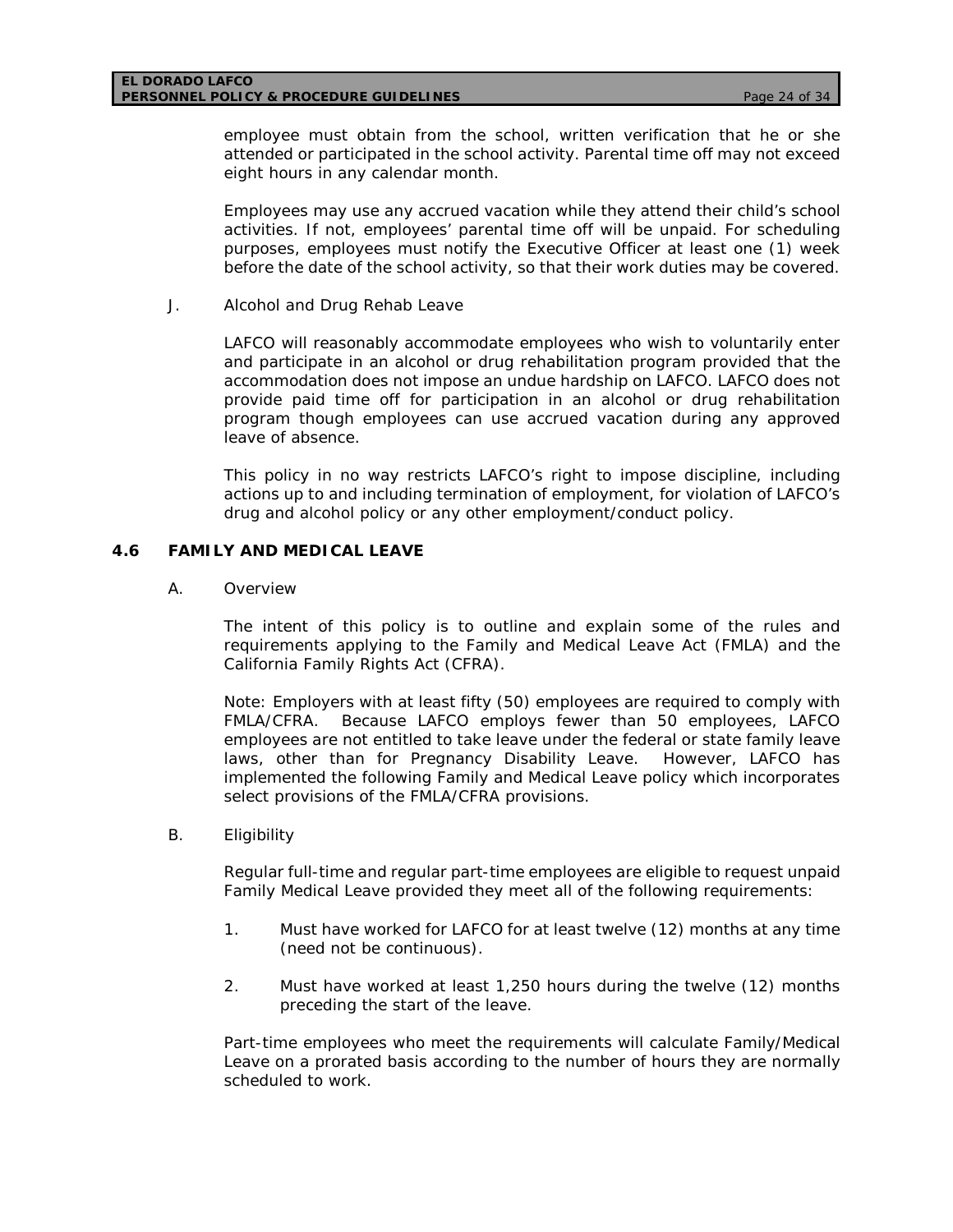### **EL DORADO LAFCO PERSONNEL POLICY & PROCEDURE GUIDELINES** *Page 25 of 34*

C. Reasons for Leave

Leave may be requested for any of the following reasons:

- 1. Birth, adoption, or foster care placement of a child.
- 2. Serious health condition of an employee's spouse, child, or parent (not parent in-law).
- 3. Serious health condition of the employee which makes them unable to perform their job.

Family Medical Leave is not available for non-serious conditions (including minor illnesses or for voluntary or cosmetic treatments) unless inpatient care is required or for routine preventive physical examinations.

D. Limitations

The following limitations apply to Family Medical Leave:

- 1. For birth, adoption, or placement in foster care, leave must be concluded within twelve months of the birth, adoption, or placement.
- 2. Spouses who both work for LAFCO are permitted a combined total of twelve workweeks during any twelve-month period for the birth of a child or placement for adoption or foster care. The limitation applies even if the spouses work at different work-sites.
- 3. The limit does not apply to leave taken by either spouse to care for a family member or for the employee's own serious illness. For example, if both husband and wife took 5 workweeks each of Family Medical Leave for the birth or adoption of a child, then later both are entitled to six workweeks each for personal illness or to care for a family member.
- E. Length of Leave

The length of Family Medical Leave is up to twelve workweeks within a twelvemonth period (exception for Pregnancy Disability Leave - see policy). The twelve-month period begins the date the leave is taken. There is no carryover of unused leave from one twelve-month period to the next twelve-month period. Holidays that fall during the leave are counted against leave entitlement.

If at the end of twelve weeks the employee is unable to return to work, he/she may request a personal leave without pay. Such leave is granted at the discretion of LAFCO, and there is no requirement to hold the job available during the personal leave. LAFCO will, however, be governed by the Americans with Disabilities Act, the California Fair Employment and Housing Act, and Worker's Compensation regulations, if applicable.

F. Intermittent or Reduced Scheduled Leave

Family Leave taken for the purpose of birth or placement of a child will generally be granted in minimum amounts of two weeks. However, an employee may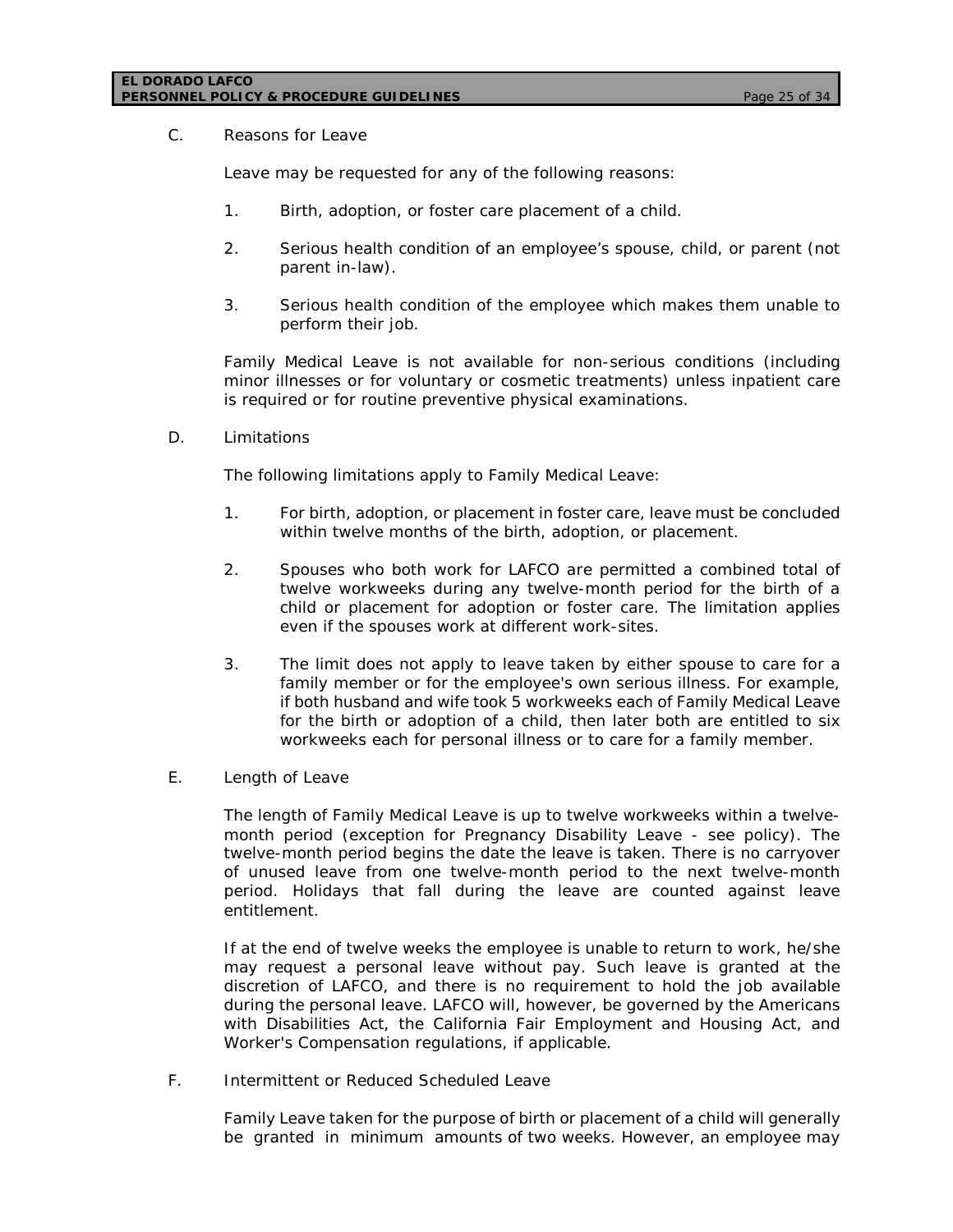request smaller increments of leave time on two instances which will be subject to approval based upon business requirements.

If leave is taken intermittently or as a reduced work schedule, the amount of time used under Family Medical Leave is only the time actually taken. For example, one day of leave per week for an employee who works five days per week is the equivalent of 1/5 of a week of Family Medical Leave used.

G. Temporary Alternative Positions

An employee may be placed in a temporary alternative position if he/she requests intermittent or reduced schedule leave, or the existing position description may be altered, to better accommodate the employee's need for recurring periods of leave. The alternative position may not have equivalent duties but will receive equivalent pay and benefits. The employee must be qualified for the position. The employee may also be transferred to a part-time job with the same hourly rate of pay and benefits. Group health insurance will be maintained for the equivalent of twelve workweeks.

H. Impact on Benefits

Health insurance premiums that are normally paid by LAFCO will continue to be paid during Family Medical Leave for a maximum of twelve workweeks in a twelve-month period (unless otherwise required for employee who have taken Pregnancy Disability Leave).

Service time, as well as vacation and incidental absence time, will continue to accrue during, but not exceeding, the twelve-week period. Employees will not be paid for holidays if they are in an unpaid status. For Family Medical Leave of thirty days or less, reviews relating to salary and performance will continue as usual. A salary action which would have ordinarily taken place during the time of the leave will become effective upon the employees return to work. For Family Medical Leave of over thirty days, Salary and Performance Reviews will be extended equal to the length of the leave.

I. Pregnancy Disability

In addition to the Pregnancy Disability Leave described in this handbook, a pregnant California employee is entitled to up to twelve additional workweeks of Family Medical Leave (provided the employee meets the eligibility requirements). The maximum time to be taken off is seven months: up to 17 1/3 weeks Pregnancy Disability (with a health care provider's certification) plus twelve workweeks Family and Medical Leave for additional period of disability and/or baby bonding time.

J. Requesting a Leave

An employee will be asked to provide certification from a health care provider that the leave is medically necessary when requesting a leave for their own health condition. If the health condition is that of a parent, spouse, or child, the health care provider must certify that the employee's care of the family member is required.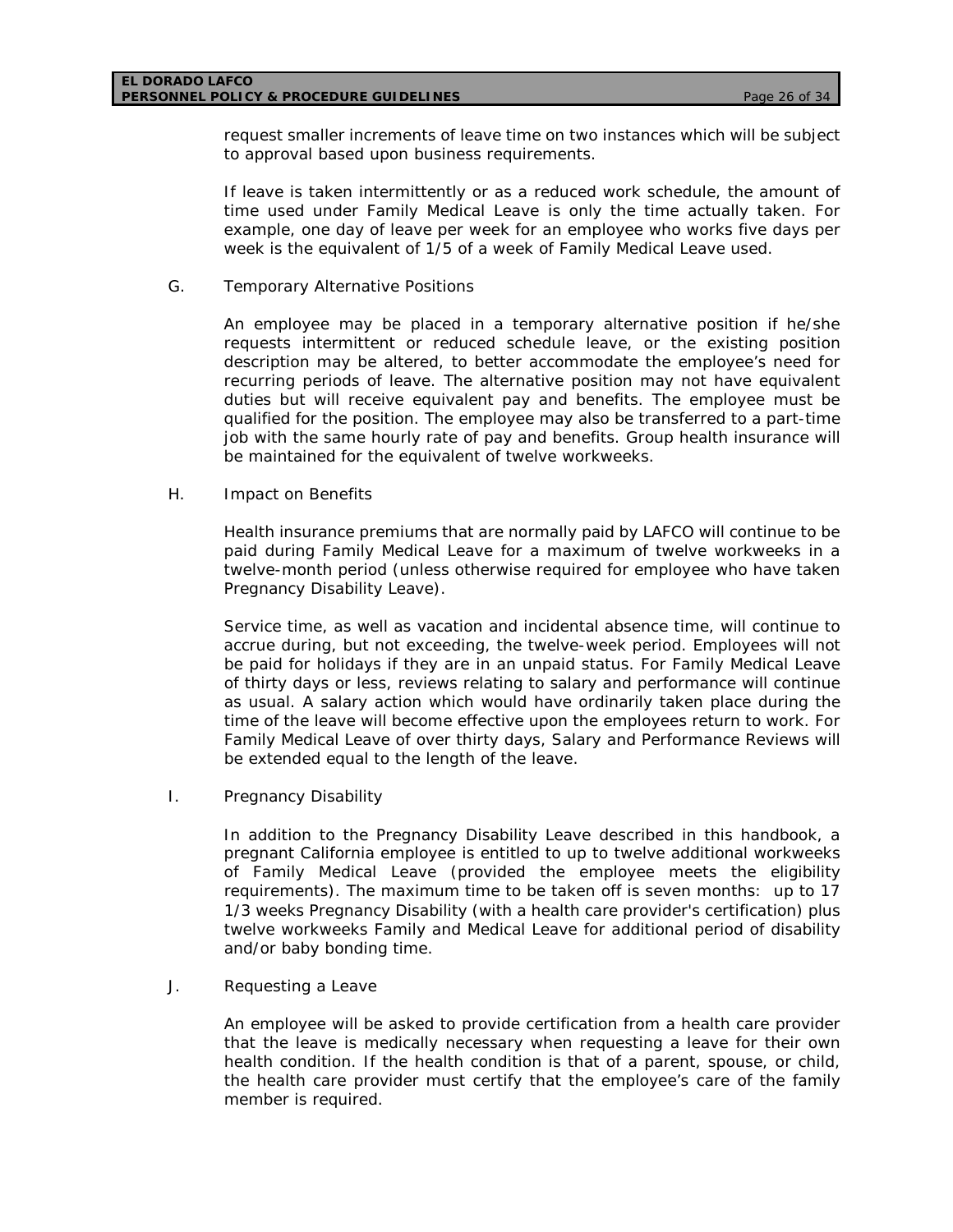For all requests, information and a schedule must be provided. Forms for requesting Family Medical Leave are available.

Employees are requested to give as much advance notice as possible. Thirty (30) days is considered a minimum. In cases of emergency, employees are expected to give as much notice as possible under the circumstances. If the leave schedule is flexible, employees are required to try to schedule the leave so as not to unduly disrupt LAFCO's operations.

K. Integration with Paid Leave

Family Medical Leave is unpaid. However, at the option of LAFCO or the employee, accrued vacation (or, sick leave where the leave is required due to the employee's serious health condition) may be substituted for any unpaid Family Medical Leave. This designation of Family Medical Leave will be made by LAFCO at the time the employee requests the leave or when LAFCO determines that the leave qualifies as Family Medical Leave based on the information provided. In either case, the total of paid and unpaid leave provided is limited to twelve (12) workweeks.

L. Upon Return from Leave

Employees timely returning from a leave covered under this policy are entitled to reinstatement to the same or equivalent position consistent with applicable law. An employee has no greater right to reinstatement than if he or she had been continuously employed rather than on leave.

LAFCO will comply with all applicable laws pertaining to reinstatement of employees including, where required, the reasonable accommodation of employees who have been on an approved leave. LAFCO will be governed by the Americans with Disabilities Act, the California Fair Employment and Housing Act and/or Workers' Compensation regulations where applicable. Family Medical Leave will not result in the loss of any employment benefit that was earned or entitled to before use of Family Medical Leave.

Employees using Family Medical Leave for their own serious medical condition must bring a health care provider's release to work upon returning from leave.

If an employee fails to return to work immediately after the period of approved leave expires (without notification) the employee will be considered to have voluntarily resigned from LAFCO.

In the case of an employee who fails to return to work after the end of a Family Medical Leave (except for a number of circumstances beyond the employee's control), LAFCO may opt to recover any money paid for health insurance during the unpaid leave.

M. Return to Work "Key Employee"

LAFCO cannot guarantee reinstatement to an employee's former or equivalent job if the employee taking Family and Medical Leave is a salaried employee and among the highest paid ten percent of all employees within a 75-mile radius (a "key employee") and reinstatement would cause substantial and grievous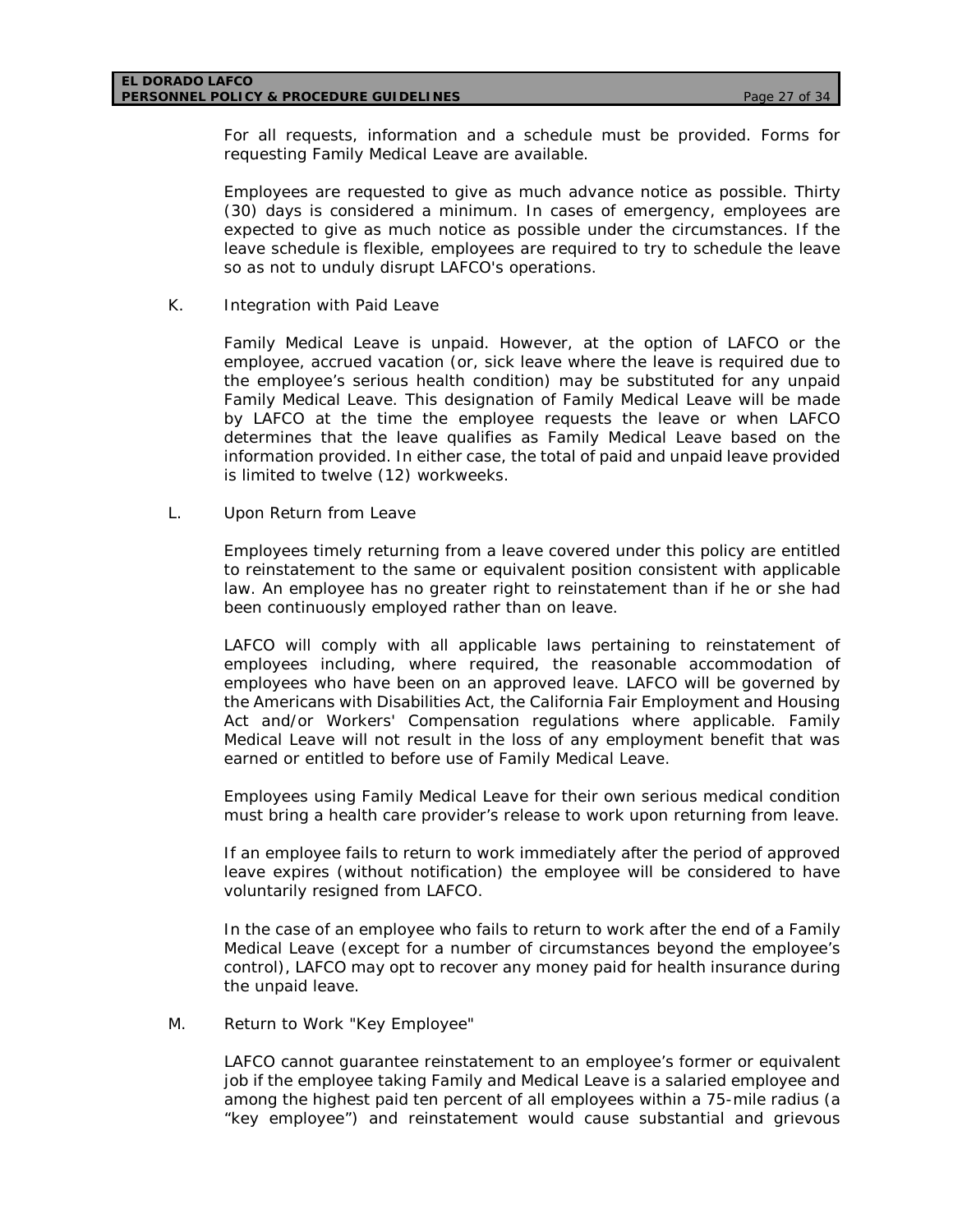#### **EL DORADO LAFCO PERSONNEL POLICY & PROCEDURE GUIDELINES** *Page 28 of 34*

economic injury. Employees will be notified if this key employee provision applies to them.

### **PART 5 – CONDUCT AND PROBLEMS**

### **5.1 EMPLOYEE CODE OF CONDUCT**

A. Overview

In order to assist in fostering the desired goals of LAFCO, employees, together with the local community, have a right to expect the business of LAFCO to be conducted with efficiency, fairness, impartiality and integrity.

Employment at LAFCO carries with it an obligation to the public interest. It requires standards of professional behavior from employees that promote and maintain public confidence and trust.

Although no one set of rules can answer all ethical questions, this Code of Conduct provides LAFCO with an ethical framework for the decision, actions and behavior of its employees. In this regard, it explains the principles covering appropriate conduct in a variety of contexts and outlines the minimum standard of behavior expected of LAFCO employees. LAFCO employees are expected to comply with this policy, LAFCO's Policies and Guidelines, as well as all other state and Federal laws regarding employment by public agencies including, but not limited to, conflict of interest laws, use of public property regulations, and discrimination and harassment laws.

The violation of the policies and procedures of LAFCO or any other illegal acts may result in disciplinary action up to and including termination. Disciplinary actions may include verbal and written warnings, suspension, probationary periods and termination of employment, depending on the conduct involved. Nothing in this policy changes the At-Will Employment policy of LAFCO. LAFCO reserves the right to utilize any form of disciplinary action, up to and including termination, at any stage it deems appropriate, depending on the circumstances.

B. General Principles

The public is entitled to expect the business of LAFCO to be conducted with efficiency, economy, fairness, impartiality and integrity. To meet that expectation, LAFCO employees must abide with the following principles when doing their work:

1. Responsibility of LAFCO Employees

Employees are to implement the policies and decisions of LAFCO in a fair and impartial manner. Employees must comply with relevant state and Federal law.

2. Respect for People

Employees are to treat their colleagues and members of the public fairly and consistently, in a non-discriminatory manner with proper regard for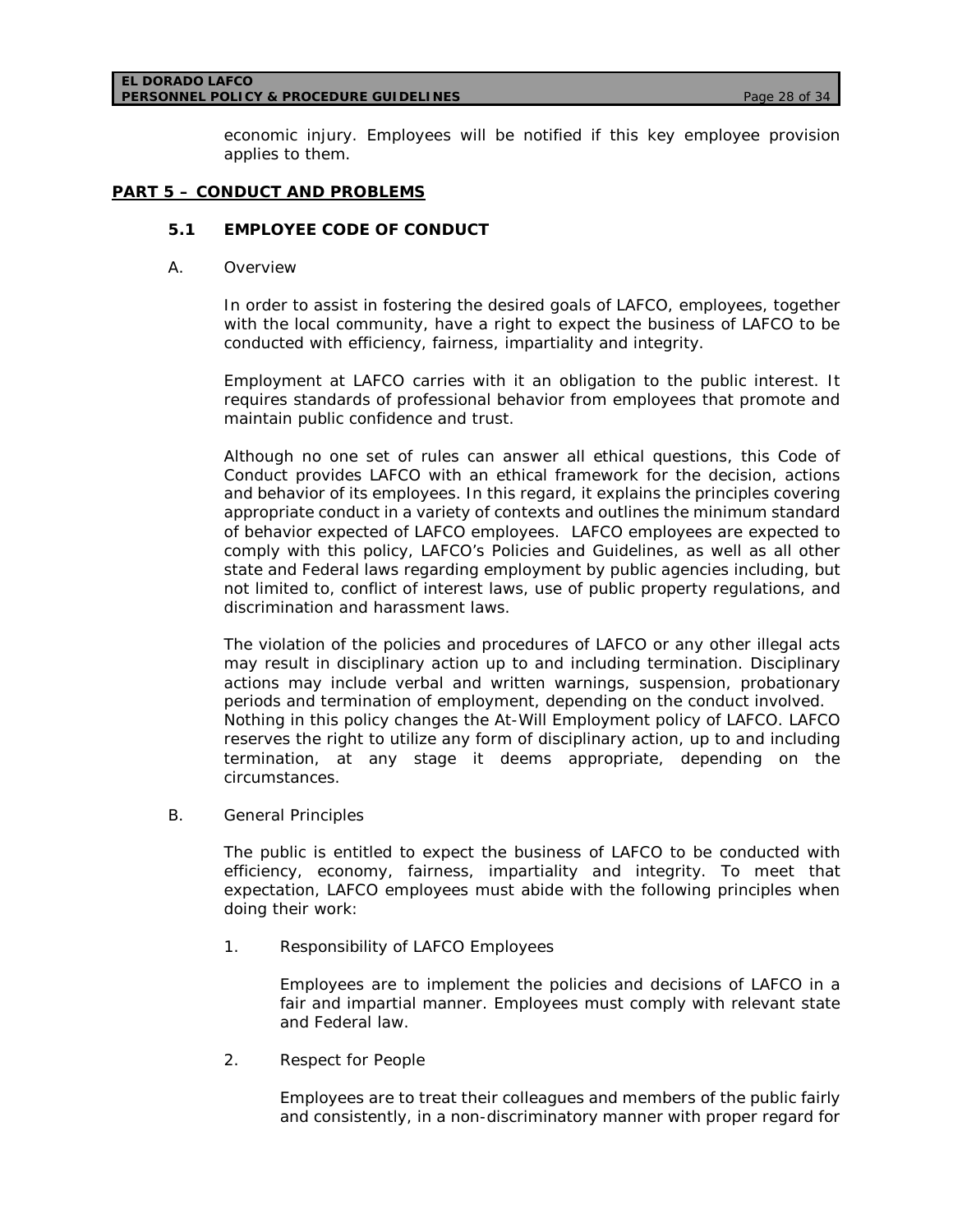#### **EL DORADO LAFCO PERSONNEL POLICY & PROCEDURE GUIDELINES** *Page 29 of 34*

their rights and obligations. In this regard, employees shall perform their duties in a professional and responsible manner.

They shall ensure that their decisions and actions are reasonable, fair and appropriate to the circumstance, based on consideration of all the relevant facts and supported by adequate documentation.

3. Integrity and Public Interest

Employees are to promote confidence in the integrity of LAFCO and always act in the public interest and not in their private interest.

4. Responsible Service

Employees are to provide relevant and responsible service to the public and other employees, providing necessary and appropriate assistance.

They should provide information promptly and in an appropriate format that is easy for the recipient to understand. The information should be clear, accurate and complete.

5. Economy and Efficiency

Employees should keep up to date with advances and changes in their area of expertise and look for ways to improve performance and achieve high standards of work.

They shall use their authority, available resources and information only for the work-related purpose intended.

C. Guide to Ethical Decision Making

To assist in fostering a climate of ethical awareness, conduct and decision making at LAFCO, employees may find it useful to refer to or consider, either by themselves or in conjunction with their peers, supervisor or Executive Officer the following five points:

- 1. Is the decision or conduct lawful?
- 2. Is the decision or conduct consistent with the LAFCO Administrative Code and LAFCO's goals and Code of Conduct?
- 3. What will the outcome be for the employee, other employees, LAFCO, and others?
- 4. Do these outcomes raise a conflict of interest or lead to private gain at LAFCO's expense?
- 5. Can the decision or conduct be justified in terms of public interest and would it withstand public scrutiny?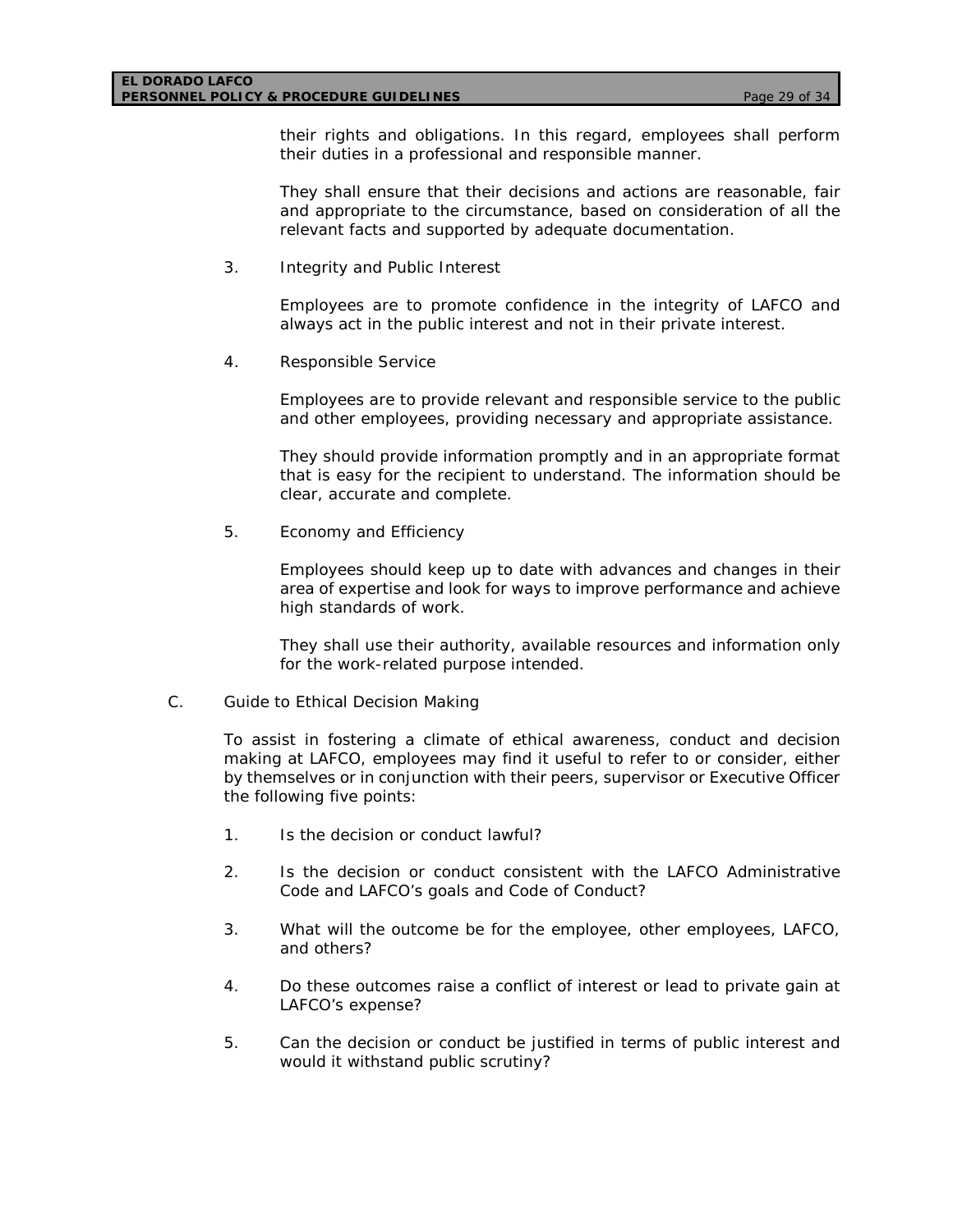### D. Acceptance of Gifts or Benefits

In addition to requirements set forth in the Political Reform Act, as enforced by the Fair Political Practices Commission, employees should not accept gifts or benefits that are intended to, likely to, or be perceived to cause employees to act in a partial manner in the course of their duties.

### E. Fairness and Equity

Issues or cases being considered by employees should be dealt with consistently, promptly and fairly. This involves dealing with matters in accordance with approved LAFCO procedures, in a non-discriminatory manner.

When using any discretionary powers, employees should ensure that they take all relevant facts into consideration, have regard to particular merits of each case, and do not take irrelevant matters or circumstances into consideration.

### **5.2 COMPUTER and EMAIL USAGE**

### A. Overview

The intent of this policy is to assist in the understanding of the usage of email, the Internet, computer files and software.

### B. Policy

Computers, computer files, the email system, and software furnished to employees are LAFCO property intended for business use. Employees should not use a password, access a file, or retrieve any stored communication without authorization. Employees cannot expect privacy rights to extend to any use of LAFCO-owned technology resources, equipment or supplies. This includes any documents or materials stored in or accessed by these systems. LAFCO reserves the right to access all LAFCO-owned technology resources, equipment, supplies or systems and to inspect and monitor use of these technology resources at any time.

LAFCO's electronic systems and the contents thereof are the sole property of LAFCO and therefore not considered personal. Communications sent over the System is subject to monitoring by LAFCO and may be subject to disclosure under the Public Records Act or litigation. Communications transmitted over the System should be restricted to business activities of LAFCO or communications that contain information related to the accomplishment of LAFCO business, administration or practices.

LAFCO strives to maintain a workplace free of harassment and sensitive to the diversity of its employees. Therefore, LAFCO prohibits the use of computers and the email system in ways that are disruptive, offensive to others, or harmful to morale.

For example, the display or transmission of sexually explicit images, messages, and cartoons is not allowed. Other such misuse includes, but is not limited to, ethnic slurs, racial comments, off-color jokes, or anything that may be construed as harassment or showing disrespect for others.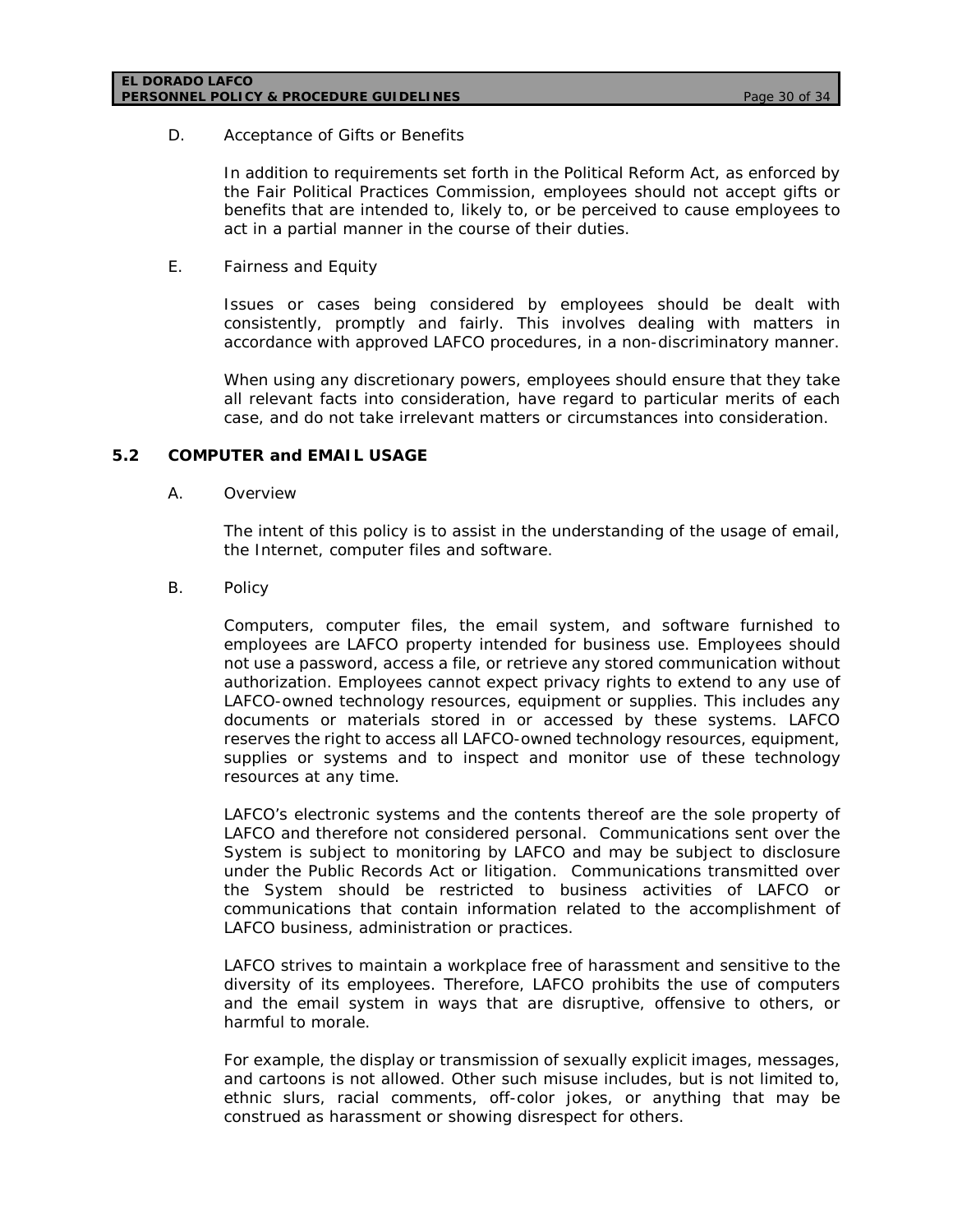#### **EL DORADO LAFCO PERSONNEL POLICY & PROCEDURE GUIDELINES** *Page 31 of 34*

Email may not be used to solicit others for commercial ventures, religious or political causes, outside organizations, or other non-business matters. Internet access is for business and related professional use.

LAFCO purchases and licenses the use of various computer software for business purposes and does not own the copyright to this software or its related documentation. Unless authorized by the software developer, LAFCO does not have the right to reproduce such software for use on more than one computer.

Employees may only use software on local area networks or on multiple machines according to the software license agreement. LAFCO prohibits the illegal duplication of software and its related documentation.

Employees should notify the Executive Officer upon learning of violations of this policy. Employees who violate this policy will be subject to disciplinary action, up to and including termination of employment.

LAFCO-owned computers, with the exception of laptops designated for remote use, shall not be removed from the premises. Use of the LAFCO laptops, projector or any other equipment must be authorized in advance by the Executive Officer.

Employees are prohibited from loading any software, data or information from outside sources onto LAFCO computers or networks without prior authorization. All loading of outside software, data or information on LAFCO's computers or network shall be completed by authorized persons only.

### **5.3 SAFETY**

#### A. Overview

The intent of this policy is to outline safety expectations.

B. Policy

Every employee is responsible for safety. To achieve our goal of providing a completely safe workplace, everyone must be safety conscious. Employees should report any unsafe or hazardous condition directly to their supervisor immediately.

In case of an accident involving a personal injury, regardless of how serious, employees should notify the Executive Officer immediately. Failure to report accidents can result in a violation of legal requirements, and can lead to difficulties in processing insurance and benefit claims.

If an employee is injured on the job, he or she will be entitled to benefits under the state workers' compensation law in most cases.

#### **5.4 DRUG AND ALCOHOL POLICY**

#### A. Overview

The intent of this policy is to provide a drug and alcohol-free work environment for all LAFCO employees.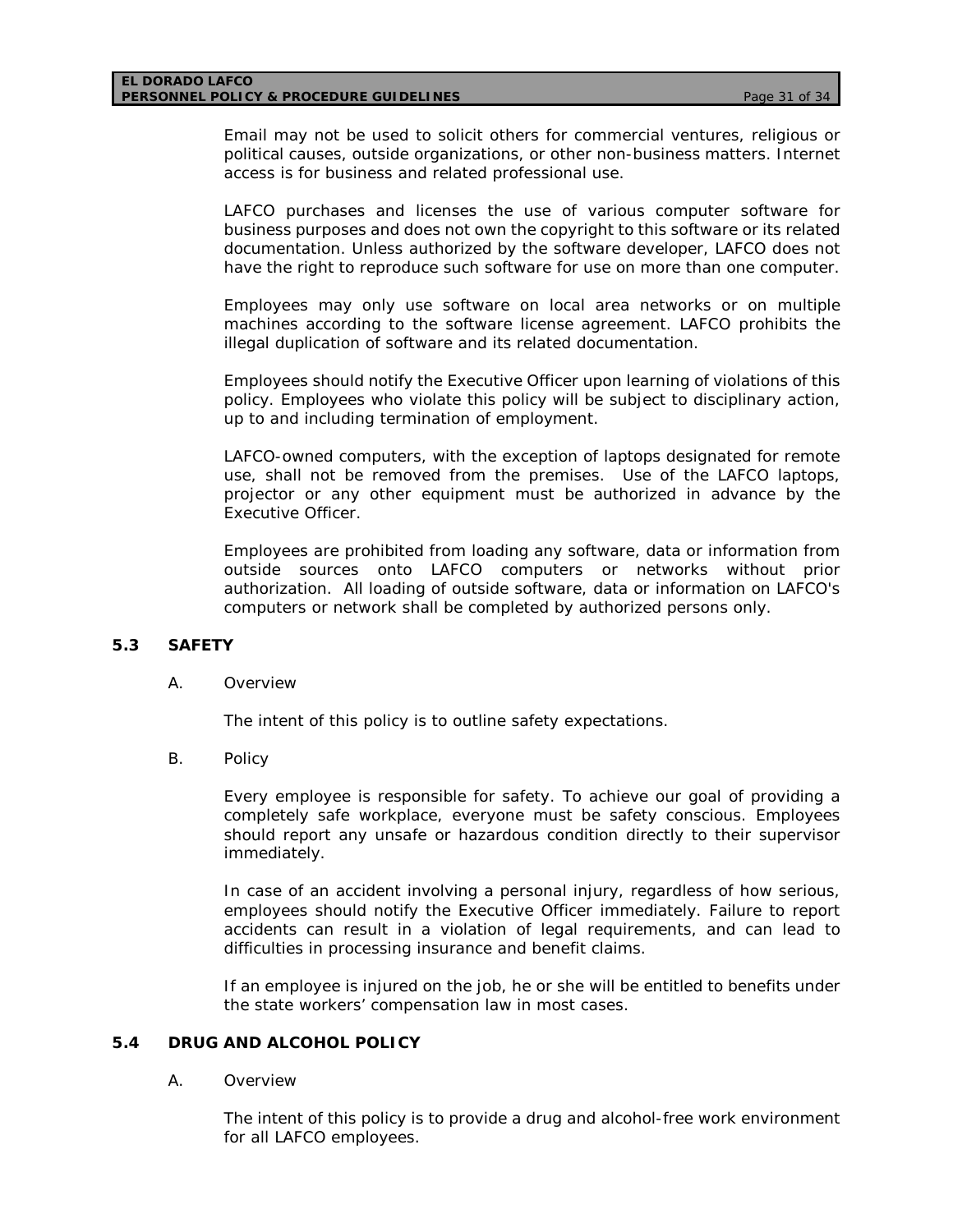#### **EL DORADO LAFCO PERSONNEL POLICY & PROCEDURE GUIDELINES** *Page 32 of 34*

### B. Policy

It is LAFCO's desire to provide a drug-free, healthful, and safe workplace. To promote this goal, employees are required to report to work in appropriate mental and physical condition to perform their jobs in a satisfactory manner.

While on LAFCO's premises and while conducting business-related activities off LAFCO's premises, no employee may use, possess, distribute, sell, or be under the influence of alcohol or illegal drugs (whether the drug is considered illegal under federal or state law). Because marijuana is still defined as illegal under federal law, the employment policy treats it as such. The legal use of prescribed drugs is permitted on the job only if it does not impair an employee's ability to perform the essential functions of the job effectively and in a safe manner that does not endanger other individuals in the workplace. The reasonable use of alcohol may be allowed during work-related meetings and conferences conducted outside of working hours if alcohol is being served at such function.

Violations of this policy may lead to disciplinary action, up to and including immediate termination of employment, and/or required participation in a substance abuse rehabilitation or treatment program. Such violations may also have legal consequences.

Employees with questions or concerns about substance dependency or abuse are encouraged to use the resources of the Employee Assistance Program. They may also wish to discuss these matters with the Executive Officer to receive assistance or referrals to appropriate resources in the community.

Employees with drug or alcohol problems that have not resulted in, and are not the immediate subject of, disciplinary action may request approval to take unpaid time off to participate in a rehabilitation or treatment program. Leave may be granted if the employee agrees to abstain from use of the problem substance; abides by all LAFCO's policies, rules, and prohibitions relating to conduct in the workplace; and if granting the leave will not cause LAFCO any undue hardship.

Under the Drug-Free Workplace Act, an employee who performs work for a government contract or grant must notify LAFCO of a criminal conviction for drug-related activity occurring in the workplace. The report must be made within five days of the conviction.

### **5.5 PROBLEM RESOLUTION PROCEDURE**

### A. Overview

The intent of this policy is to outline LAFCO's problem resolution procedure.

B. Policy

LAFCO is committed to encouraging an open and frank atmosphere in which any problem, complaint, suggestion, or question receives a timely response. LAFCO strives to ensure fair and honest treatment of all employees. All employees are expected to treat each other with mutual respect. All employees are encouraged to offer positive and constructive criticism.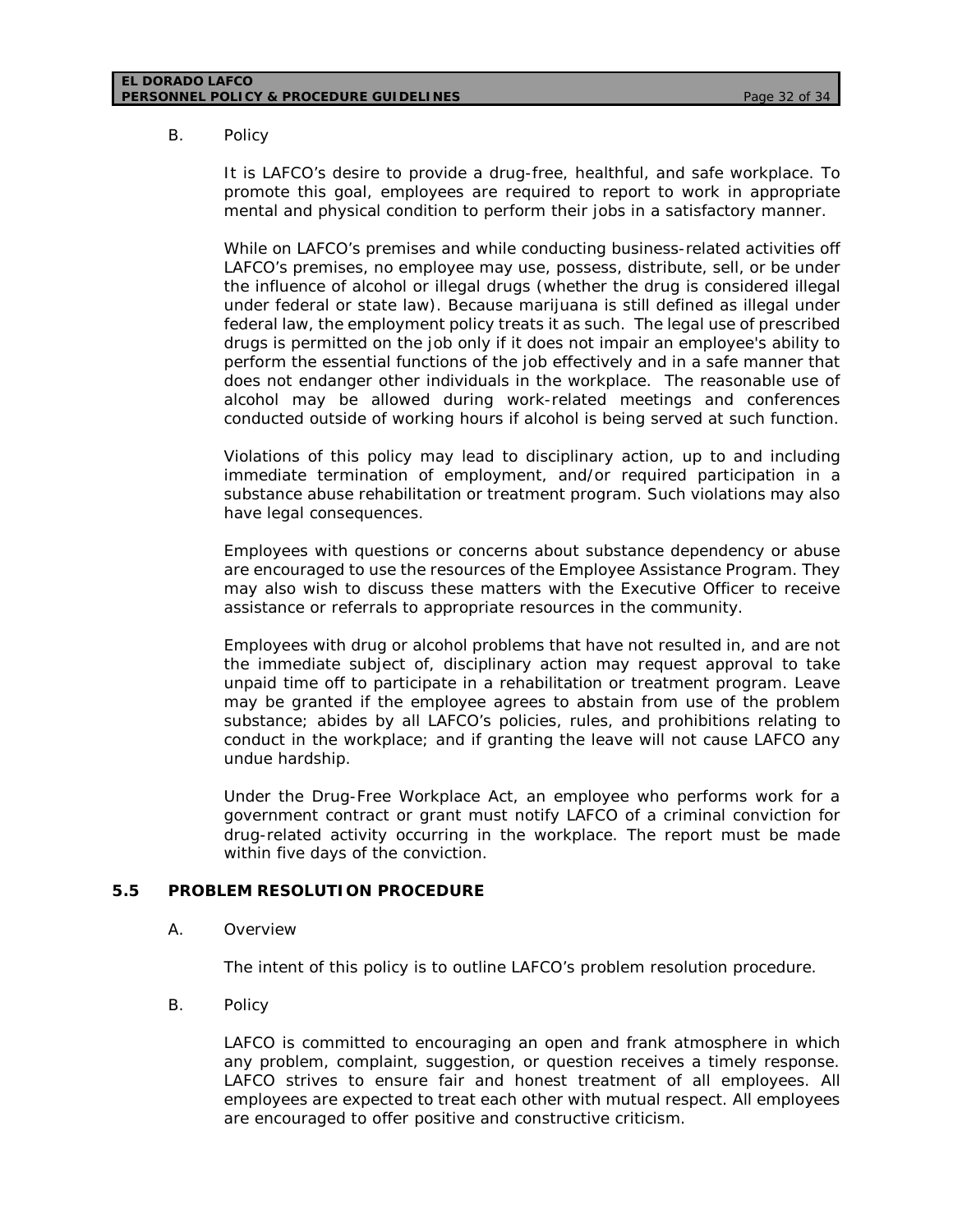If there is a disagreement concerning established rules of conduct, policies, or practices, employees may express their concern through the problem resolution procedure. No one will be penalized, formally or informally, for voicing a complaint with LAFCO in a reasonable, business-like manner, or for using the problem resolution procedure.

If a situation occurs where an employee believes that a condition of employment or a decision affecting them is unjust or inequitable, they are encouraged to make use of the following steps:

- 1. Employee presents problem to the Executive Officer within five (5) working days of the incident or occurrence giving rise to the complaint.
- 2. The Executive Officer will review and/or investigate the complaint and provide an answer in writing within thirty (30) days of the referral of the complaint to him or her, or as promptly as possible if a written answer cannot be provided within that thirty (30) day period.
- 3. The Executive Officer has full authority to make any adjustment deemed appropriate to resolve the problem. Complaints which involve the Executive Officer or cannot be resolved by the Executive Officer can be filed with the Chair of the Commission.

Nothing in this "Problem Resolution Procedure" changes the At-Will Employment policy of LAFCO.

### **5.6 Dress Code**

A. Overview

It is the intent of this policy to establish an Employee Dress Code.

B. Policy:

In the interests of presenting a professional image to the public, LAFCO requires that all employees observe good habits of grooming and personal hygiene. Please dress conservatively and professionally in an appropriate manner for a business office. Fridays are declared to be casual dress days. On these days, jeans and a more casual approach to dressing is allowed.

### **5.7 Employment of Relatives (NEPOTISM)**

A. Overview:

It is the intent of this policy to establish LAFCO's policy regarding Nepotism to avoid creating situations such as conflict of interest or favoritism.

B: Policy:

It is the policy of LAFCO not to discriminate in its employment practices. Notwithstanding these provisions, LAFCO shall not place a relative under the direct supervision of a related employee or to place him or her in the same department or facility where such a situation has the potential for creating